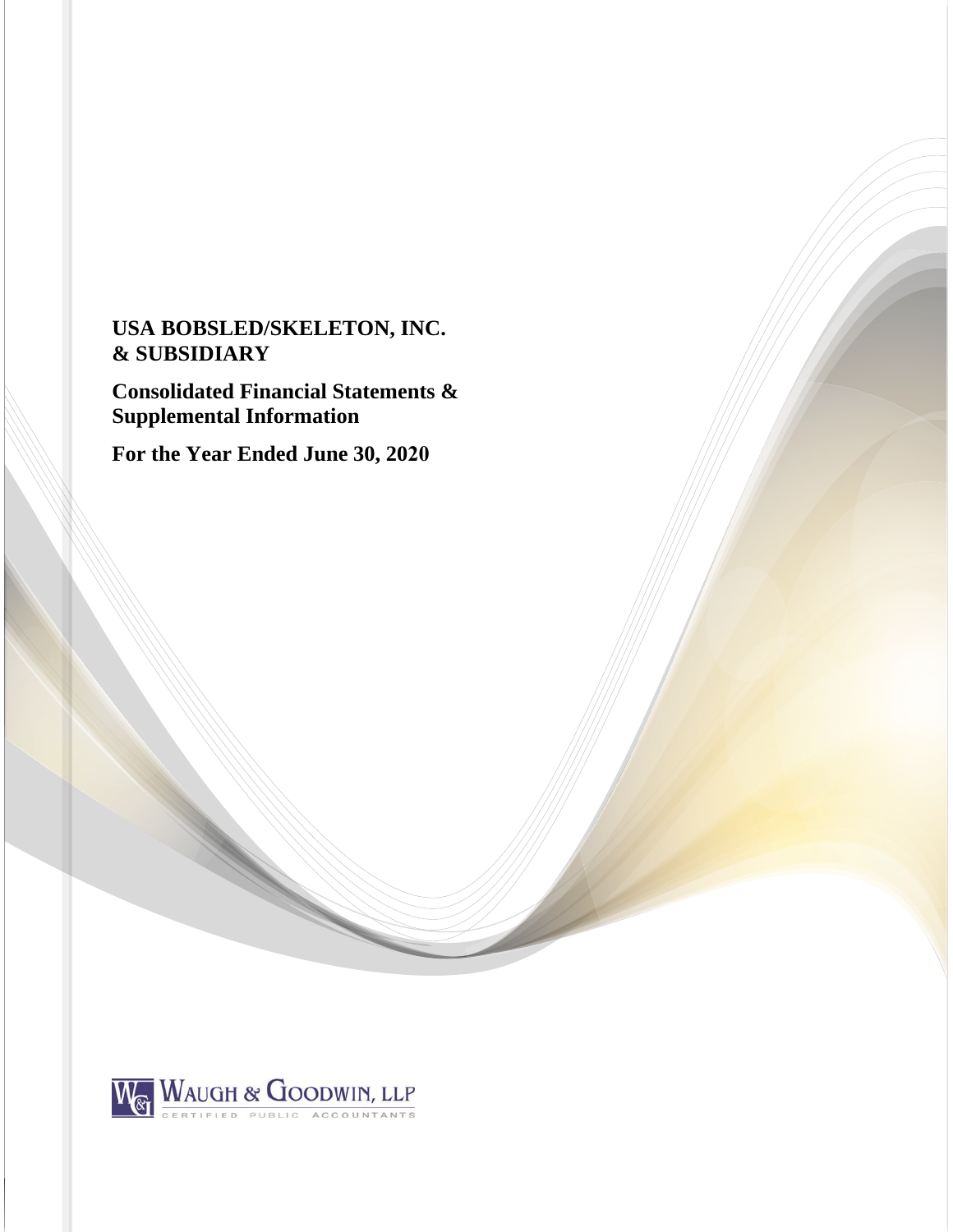# **TABLE OF CONTENTS**

| Independent Auditor's Report 1                                                     |  |
|------------------------------------------------------------------------------------|--|
| Consolidated Statement of Financial Position 4                                     |  |
| Consolidated Statement of Activities and Changes in Net                            |  |
| Consolidated Statement of Functional Expenses. 6                                   |  |
| Consolidated Statement of Cash Flows 7                                             |  |
| Notes to Consolidated Financial Statements 8                                       |  |
| Supplemental Consolidating Statement of Financial Position 22                      |  |
| Supplemental Consolidating Statement of Activities and<br>Changes in Net Assets 23 |  |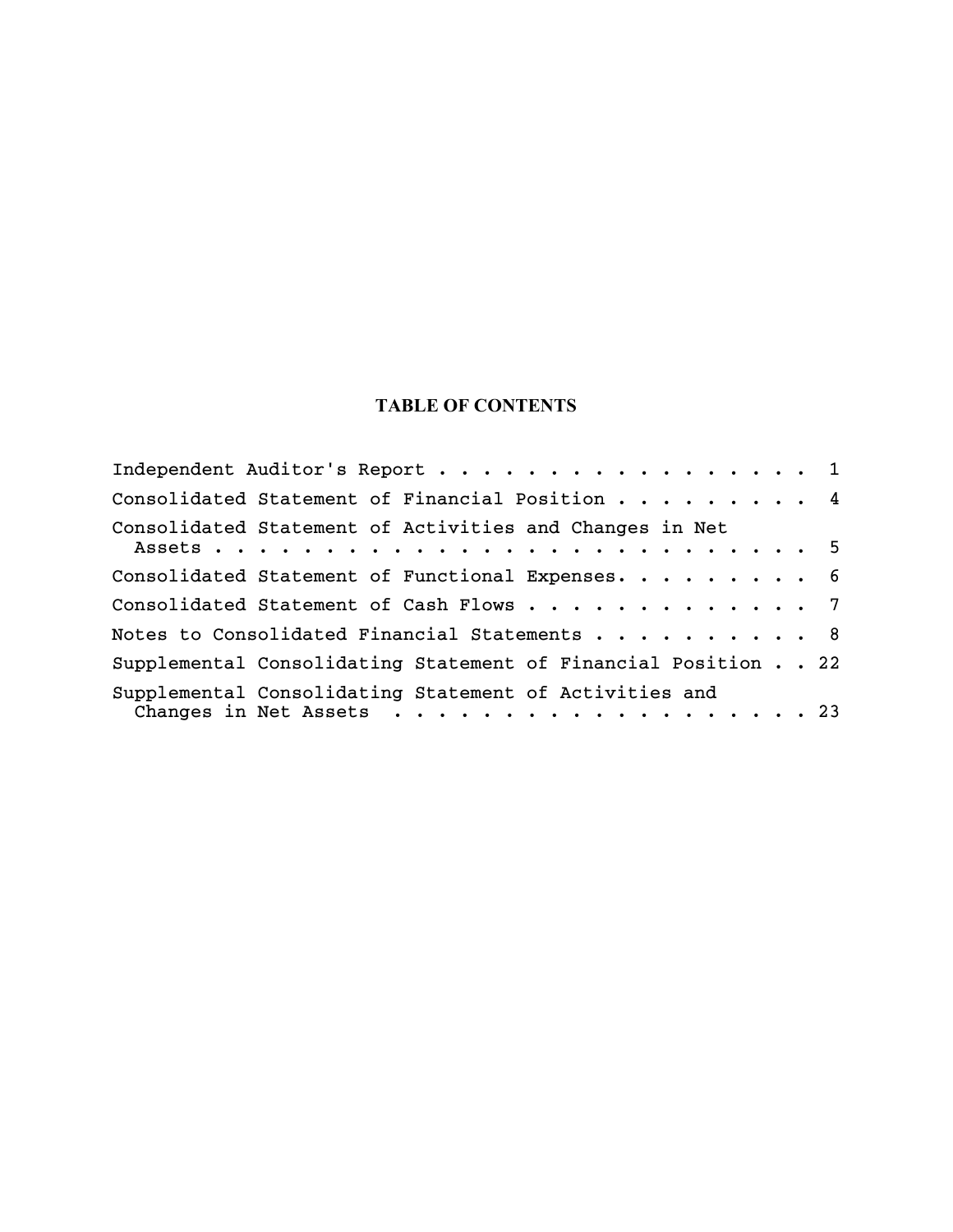

# INDEPENDENT AUDITOR'S REPORT

To the Board of Directors USA Bobsled/Skeleton, Inc. & Subsidiary Colorado Springs, Colorado

We have audited the accompanying consolidated financial statements of USA Bobsled/Skeleton, Inc. & Subsidiary (nonprofit organizations), which comprise the consolidated statement of financial position as of June 30, 2020, and the related consolidated statements of activities and changes in net assets, functional expenses, and cash flows for the year then ended, and the related notes to the financial statements.

# Management's Responsibility for the Financial Statements

Management is responsible for the preparation and fair presentation of these consolidated financial statements in accordance with accounting principles generally accepted in the United States of America; this includes the design, implementation, and maintenance of internal control relevant to the preparation and fair presentation of financial statements that are free from material misstatement, whether due to fraud or error.

# Auditor's Responsibility

Our responsibility is to express an opinion on these consolidated financial statements based on our audit. We conducted our audit in accordance with auditing standards generally accepted in the United States of America. Those standards require that we plan and perform the audit to obtain reasonable assurance about whether the financial statements are free of material misstatement.

An audit involves performing procedures to obtain audit evidence about the amounts and disclosures in the financial statements. The procedures selected depend on the auditor's judgment, including the assessment of the risks of material misstatement of the consolidated financial statements, whether due to fraud or error. In making those risk assessments, the auditor considers internal control relevant to the entity's preparation and fair presentation of the financial statements in order to design audit procedures that are appropriate in the circumstances, but not for the purpose of expressing an opinion on the effectiveness of the entity's internal control. Accordingly, we express no such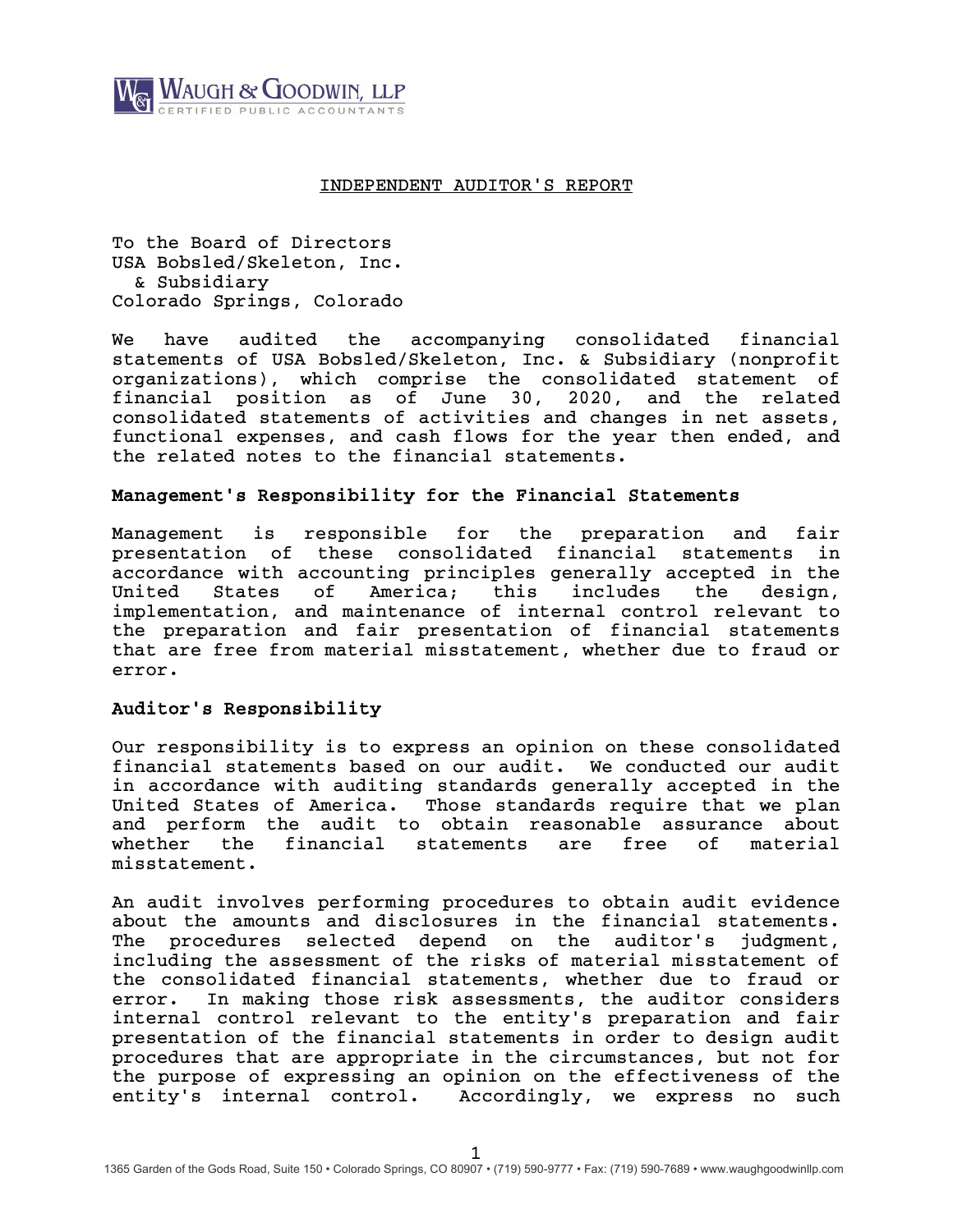opinion. An audit also includes evaluating the appropriateness of accounting policies used and the reasonableness of significant accounting estimates made by management, as well as evaluating the overall presentation of the consolidated financial statements.

We believe that the audit evidence we have obtained is sufficient and appropriate to provide a basis for our audit opinion.

# Opinion

In our opinion, the consolidated financial statements referred to above present fairly, in all material respects, the financial position of USA Bobsled/Skeleton, Inc. & Subsidiary, as of June 30, 2020, and the changes in its net assets and its cash flows for the year then ended in accordance with accounting principles generally accepted in the United States of America.

# Report on Summarized Comparative Information

We have previously audited the USA Bobsled/Skeleton, Inc. & Subsidiary's June 30, 2019 consolidated financial statements, and our report dated January 22, 2020 expressed an unmodified opinion on those audited consolidated financial statements. In our opinion, the summarized comparative information presented herein as of and for the year ended June 30, 2019, is consistent, in all material respects, with the audited consolidated financial statements from which it has been derived.

# Report on Supplementary Information

Our audit was conducted for the purpose of forming an opinion on the consolidated financial statements as a whole. The supplemental statements are presented for purposes of additional analysis and are not a required part of the consolidated financial statements. Such information is the responsibility of management and was derived from and relates directly to the underlying accounting and other records used to prepare the consolidated financial statements. subjected to the auditing procedures applied in the audit of the financial statements and certain additional procedures, including comparing and reconciling such information directly to the underlying accounting and other records used to prepare the consolidated financial statements or to the consolidated financial statements themselves, and other additional procedures in accordance with auditing standards generally accepted in the United States of America. In our opinion, the information is fairly stated in all material respects in relation to the financial statements as a whole.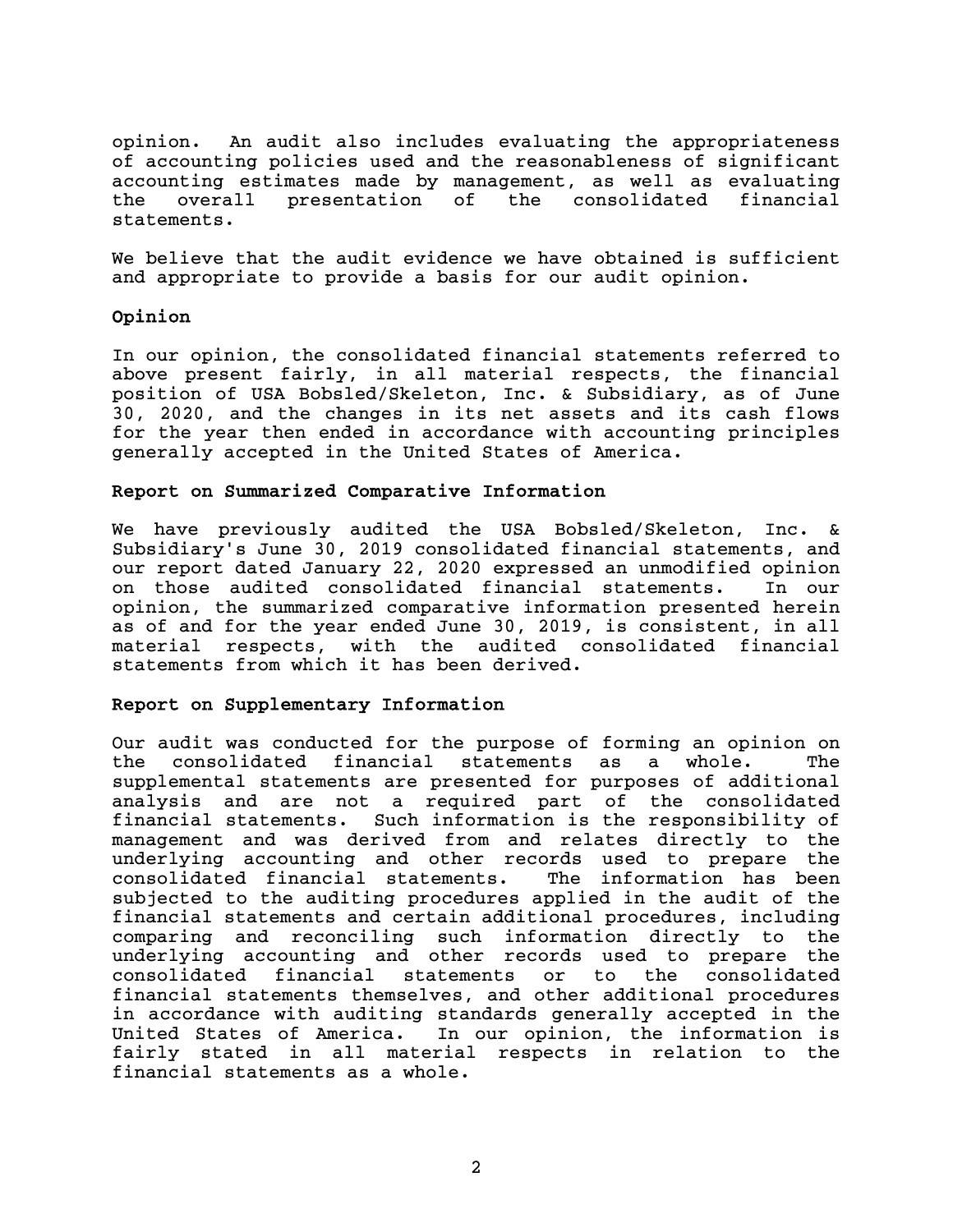# Emphasis of Matter

As described in Note A to the financial statements, during the year ended June 30, 2020, USA Bobsled/Skeleton, Inc. & Subsidiary adopted Accounting Standards Update (ASU) 2014-09, (Topic 606): Revenue from Contracts with Customers, and ASU 2018-08, Not-For-Profit Entities (Topic 958): Clarifying the Scope and the Accounting Guidance for Contributions Received and Contributions Made.

As also described in Note A to the financial statements, during the year ended June 30, 2020, USA Bobsled/Skeleton, Inc. & Subsidiary adopted Accounting Standards Update ASU 2016-01, Financial Instruments - Overall (Subtopic 825-10): Recognition and Measurement of Financial Assets and Financial Liabilities, ASU 2018-03, Technical Corrections and Improvements to Financial Instruments*—*Overall (Subtopic 825-10), and ASU 2019-04, Codification Improvements to Topic 326, Financial Instruments*—* Credit Losses, Topic 815, Derivatives and Hedging, and Topic 825, Financial Instruments.

Our opinion is not modified with respect to these matters.

# *Waugh & Goodwin, LLP*

Colorado Springs, Colorado December 28, 2020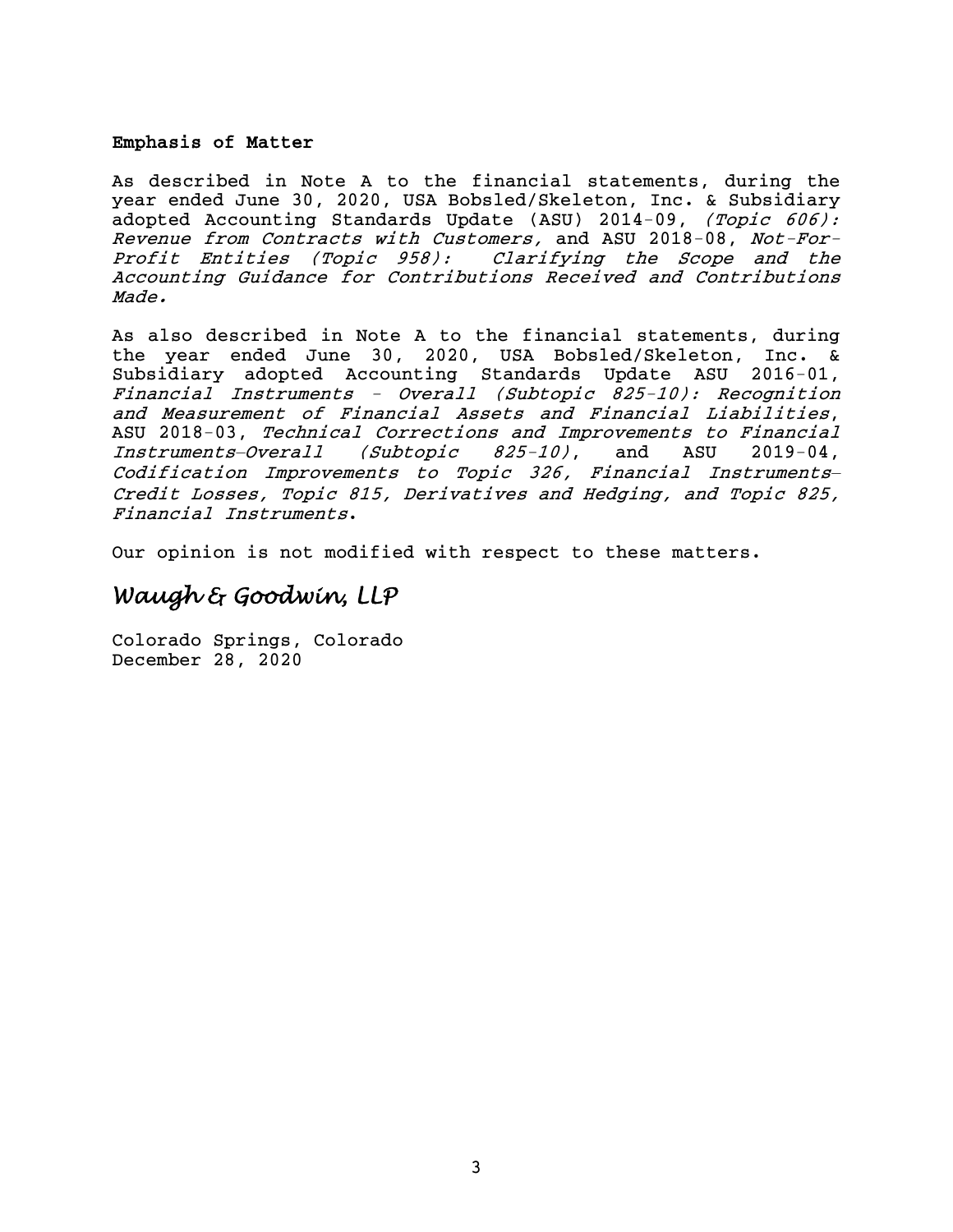# USA BOBSLED/SKELETON, INC. & SUBSIDIARY Consolidated Statement of Financial Position June 30, 2020 (With Comparative Amounts for 2019)

### **ASSETS**

|                                                     | 2020             | 2019                            |
|-----------------------------------------------------|------------------|---------------------------------|
| <b>CURRENT ASSETS:</b><br>Cash and cash equivalents | 1,126,901<br>\$  | $\ddot{\mathsf{s}}$<br>509,096  |
| Accounts receivable, net                            | 23,626           | 104,615                         |
| Due from United States Olympic &                    |                  |                                 |
| Paralympic Committee                                | 10,000           | 1,231                           |
| Prepaid insurance                                   | 50,376           | 72,696                          |
| Prepaid expenses                                    | 40,286           | 36,332                          |
| Total current assets                                | 1,251,189        | 723,970                         |
| PROPERTY AND EQUIPMENT:                             |                  |                                 |
| Property and equipment                              | 3,833,032        | 3,628,150                       |
| Less accumulated depreciation                       |                  | $(2, 104, 609)$ $(1, 764, 247)$ |
| Property and equipment, net                         | 1,728,423        | 1,863,903                       |
| LONG-TERM INVESTMENTS                               | 10,245           | 10,697                          |
| OTHER ASSETS:                                       |                  |                                 |
| Beneficial interest in Trust                        | 1,306,269        | 1,433,025                       |
| TOTAL ASSETS                                        | <u>4,296,126</u> | \$4,031,595                     |
| LIABILITIES AND NET ASSETS                          |                  |                                 |
| CURRENT LIABILITIES:                                |                  |                                 |
| Accounts payable and accrued liabilities            | 243,124<br>\$    | 176,603<br>\$                   |
| Due to United States Olympic &                      |                  |                                 |
| Paralympic Committee                                | 240,553          | 38,713                          |
| Deferred revenue                                    | 6,500            | 1,500                           |
| Short term note payable                             | 30,061           | 62,401                          |
| Current portion of long-term debt                   | 154,049          |                                 |
| Total current liabiities                            | 674,287          | 279,217                         |
| LONG-TERM LIABILITIES                               |                  |                                 |
| Note payable long term debt                         | 62,636           |                                 |
| Total liabilities                                   | 736,923          | 279,217                         |
| NET ASSETS:                                         |                  |                                 |
| Without donor restrictions                          | 2,189,491        | 2,294,849                       |
| With donor restrictions                             | 1,369,712        | 1,457,529                       |
| Total net assets                                    | 3,559,203        | 3,752,378                       |
| TOTAL LIABILITIES AND NET ASSETS                    | \$4,296,126      | \$4,031,595                     |

See Notes to Consolidated Financial Statements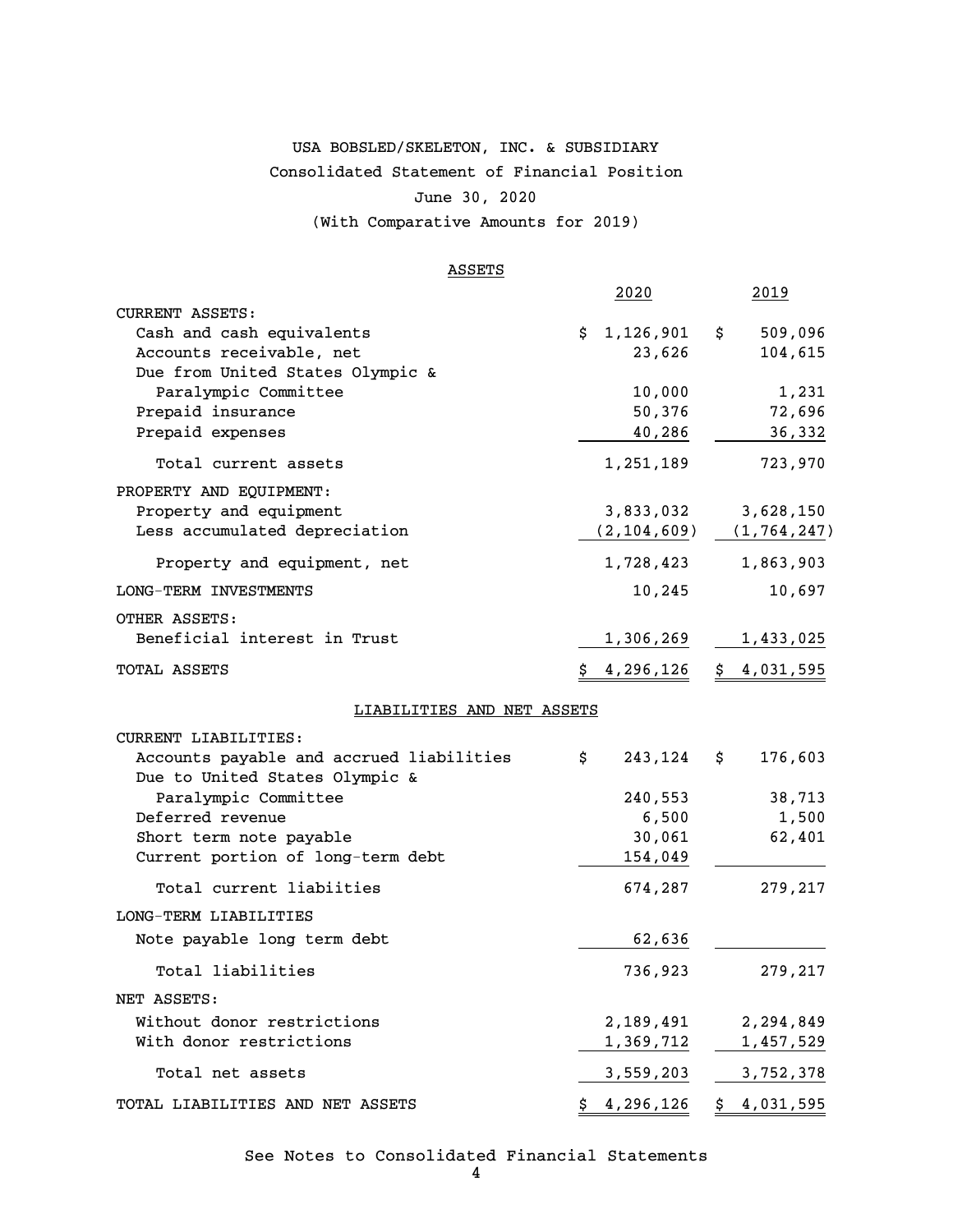# Consolidated Statement of Activities and Changes in Net Assets For the Year Ended June 30, 2020 (With Comparative Totals for 2019) USA BOBSLED/SKELETON, INC. & SUBSIDIARY

|                                 | Without Donor   | 2020<br>With Donor |             | 2019        |
|---------------------------------|-----------------|--------------------|-------------|-------------|
|                                 | Restrictions    | Restrictions       | Totals      | Totals      |
| REVENUE AND SUPPORT:            |                 |                    |             |             |
| USOPC grants                    | \$              | \$<br>1,816,202    | \$1,816,202 | \$1,989,400 |
| Corporate sponsorship           | 450,120         |                    | 450,120     | 317,343     |
| Contributions - VIK             | 329,980         |                    | 329,980     | 237,947     |
| Contributions                   | 281,911         | 12,000             | 293,911     | 348,918     |
| Trust distributions             | 126,611         |                    | 126,611     | 66,915      |
| IBSF distributions              | 81,006          |                    | 81,006      | 79,460      |
| USOPC media agreement           | 62,500          |                    | 62,500      | 62,500      |
| Miscellaneous income            | 37,226          |                    | 37,226      | 42,592      |
| Member dues                     | 27,125          |                    | 27,125      | 29,390      |
| Royalty revenue                 | 1,408           |                    | 1,408       | 1,748       |
| Gain on disposal of             |                 |                    |             |             |
| equipment                       | 938             |                    | 938         |             |
| Interest income, net of expense | 7               |                    | 7           | 58          |
| Unrealized gain (loss)          |                 |                    |             |             |
| on investments                  | (78)            |                    | (78)        | 276         |
| Change in beneficial            |                 |                    |             |             |
| interest in Trust               |                 | (126, 756)         | (126, 756)  | (2, 568)    |
| Satisfied program restrictions  | 1,789,263       | (1, 789, 263)      |             |             |
| Total revenue and support       | 3,188,017       | (87, 817)          | 3,100,200   | 3,173,979   |
| <b>EXPENSES:</b>                |                 |                    |             |             |
| Program services:               |                 |                    |             |             |
| Men's bobsled                   | 532,314         |                    | 532,314     | 684,977     |
| Athlete expense                 | 495,736         |                    | 495,736     | 709,089     |
| Skeleton                        | 443,456         |                    | 443,456     | 402,795     |
| Women's bobsled                 | 365,494         |                    | 365,494     | 483,003     |
| Development                     | 337,273         |                    | 337,273     | 342,578     |
| Membership expense              | 81,758          |                    | 81,758      | 91,497      |
| Para program                    | 67,691          |                    | 67,691      | 53,079      |
| Recruiting                      | 10,524          |                    | 10,524      | 7,746       |
| Lake Placid                     | 82              |                    | 82          | 59          |
| Total program services          | 2,334,328       |                    | 2,334,328   | 2,774,823   |
| Supporting services:            |                 |                    |             |             |
| General &                       |                 |                    |             |             |
| administrative                  | 771,107         |                    | 771,107     | 639,821     |
| Marketing & public              |                 |                    |             |             |
| relations                       | 187,940         |                    | 187,940     | 124,990     |
| Total supporting services       | 959,047         |                    | 959,047     | 764,811     |
| Total expenses                  | 3,293,375       |                    | 3,293,375   | 3,539,634   |
|                                 |                 |                    |             |             |
| CHANGE IN NET ASSETS            | (105, 358)      | (87, 817)          | (193, 175)  | (365, 655)  |
| NET ASSETS,                     |                 |                    |             |             |
| beginning of year               | 2,294,849       | 1,457,529          | 3,752,378   | 4, 118, 033 |
| NET ASSETS,                     |                 |                    |             |             |
| end of year                     | 2,189,491<br>\$ | 1,369,712<br>\$    | \$3,559,203 | \$3,752,378 |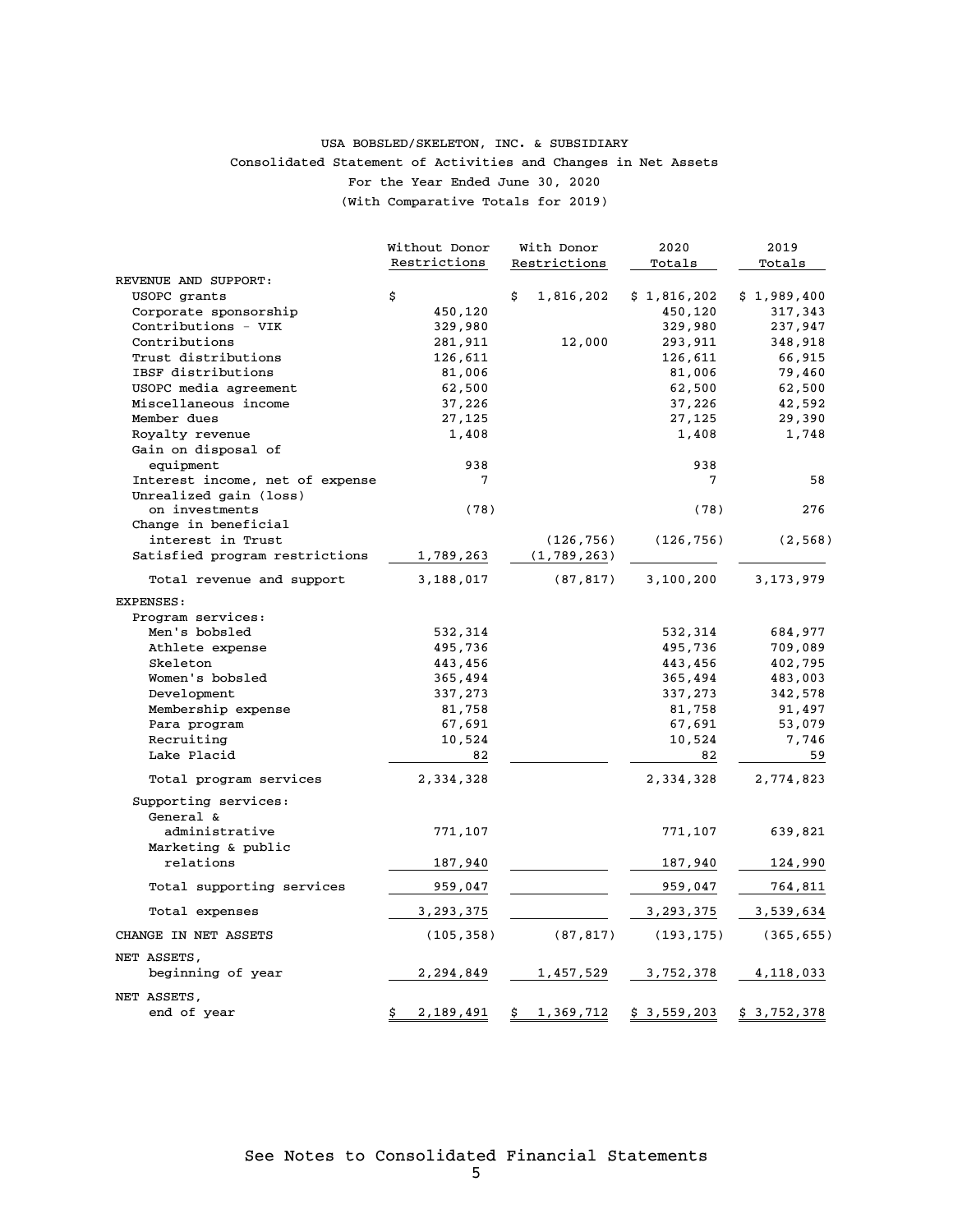#### USA BOBSLED/SKELETON, INC. & SUBSIDIARY Consolidated Schedule of Functional Expenses For the Year Ended June 30, 2020 (With Comparative Totals for 2019)

|                                       | Men's<br>Bobsled | Athlete<br>Expense | Skeleton      | Women's<br>Bobsled | Development   | Membership<br>Expense | Para Program | Recruiting | Lake Placid | Total<br>Programs     |
|---------------------------------------|------------------|--------------------|---------------|--------------------|---------------|-----------------------|--------------|------------|-------------|-----------------------|
| Athlete funding<br>Athlete incentives | \$               | \$<br>55,082       | \$            | Ś                  | 35,640<br>\$  | \$                    | \$           | \$         | \$          | 35,640<br>Ś<br>55,082 |
| Athlete support                       |                  | 13,687             |               |                    |               |                       |              |            |             | 13,687                |
| Awards                                |                  |                    |               |                    |               |                       |              |            |             |                       |
| Bad debts                             |                  |                    |               |                    |               |                       |              |            |             |                       |
| Bank charges & merchant<br>fees       |                  |                    |               |                    |               |                       |              |            |             |                       |
| Contract labor                        |                  | 26,753             |               |                    | 6,200         |                       | 19,890       |            |             | 52,843                |
| Cost of goods sold                    |                  |                    |               |                    |               |                       |              |            |             |                       |
| Depreciation                          | 168,955          | 20,418             | 79,663        | 76,678             |               |                       |              |            |             | 345,714               |
| Donated services                      |                  |                    |               |                    |               |                       |              |            |             |                       |
| Dues & subscriptions                  |                  |                    |               |                    |               |                       |              |            |             |                       |
| Employee benefits                     | 4,042            | 6,421              | 4,040         | 4,042              | 865           |                       |              |            |             | 19,410                |
| Entry fees                            | 2,629            |                    | 5,625         | 1,891              | 8,344         |                       | 6,210        | 1,900      |             | 26,599                |
| Equipment                             | 4,356            | 101,479            | 32,584        | 6,817              | 12,867        |                       | 8,340        | 7,391      |             | 173,834               |
| Event expense                         |                  |                    |               |                    |               |                       |              |            |             |                       |
| Foundation board                      |                  |                    |               |                    |               |                       |              |            |             |                       |
| (Gain) loss on<br>currency exchange   |                  |                    |               |                    |               |                       |              |            |             |                       |
| Goodwill gestures                     |                  |                    |               |                    |               |                       |              |            |             |                       |
| Insurance                             |                  |                    |               |                    |               | 80,148                |              |            |             | 80,148                |
| Interest expense                      |                  |                    |               |                    |               |                       |              |            |             |                       |
| Legal & accounting                    |                  |                    |               |                    |               |                       |              |            |             |                       |
| Marketing                             |                  |                    |               |                    |               |                       |              |            |             |                       |
| Meals/lodging                         | 70,475           | 22,496             | 55,748        | 39,625             | 33,864        |                       | 22,845       | 781        |             | 245,834               |
| Meetings                              |                  |                    |               |                    |               |                       |              |            |             |                       |
| Membership expense                    |                  | 211                |               |                    |               | 1,610                 |              |            |             | 1,821                 |
| Naming rights                         |                  |                    |               |                    |               |                       |              |            |             |                       |
| Office supplies                       |                  |                    |               |                    |               |                       |              |            |             |                       |
| Other                                 | 5.243            | 14,237             | 1,246         | 5,600              |               |                       |              |            |             | 26.326                |
| Payroll taxes                         | 11,162           | 11,750             | 11,364        | 11,162             | 14,644        |                       |              |            |             | 60,082                |
| Postage                               |                  |                    |               |                    |               |                       |              |            |             |                       |
| Publicity                             |                  |                    |               |                    |               |                       |              |            |             |                       |
| Public relations                      |                  |                    |               |                    |               |                       |              |            |             |                       |
| Professional                          |                  |                    |               |                    |               |                       |              |            |             |                       |
| development                           |                  | 2,229              |               |                    |               |                       |              |            |             | 2,229                 |
| Recruiting                            |                  | 60,485             |               |                    |               |                       |              |            |             | 60,485                |
| Rent-building                         |                  |                    |               |                    | 328           |                       |              |            |             | 328                   |
| Salaries                              | 145,909          | 156,401            | 148,397       | 145,909            | 191,570       |                       |              |            |             | 788,186               |
| Simple IRA expense                    | 2,249            | 1,783              | 850           | 2,044              | 900           |                       |              |            |             | 7,826                 |
| Sled shipping                         | 39,098           |                    | 16,479        | 23,743             | 1,178         |                       |              |            |             | 80,498                |
| State unemployment<br>insurance       |                  |                    |               |                    |               |                       |              |            |             |                       |
| Technology                            |                  |                    | 17,556        |                    |               |                       |              |            |             | 17,556                |
| Telephone                             |                  |                    |               |                    |               |                       |              |            |             |                       |
| Travel<br>Value in kind - rent        | 78,196           | 2,304              | 69,904        | 47,983             | 30,873        |                       | 10,406       | 452        | 82          | 240,200               |
| Value in kind - services              |                  |                    |               |                    |               |                       |              |            |             |                       |
|                                       | 532,314<br>\$    | 495,736<br>Ś       | 443,456<br>Ŝ. | 365,494<br>Ś       | 337,273<br>Ś. | 81,758<br>\$.         | 67,691<br>Š. | \$10,524   | 82          | \$2,334,328           |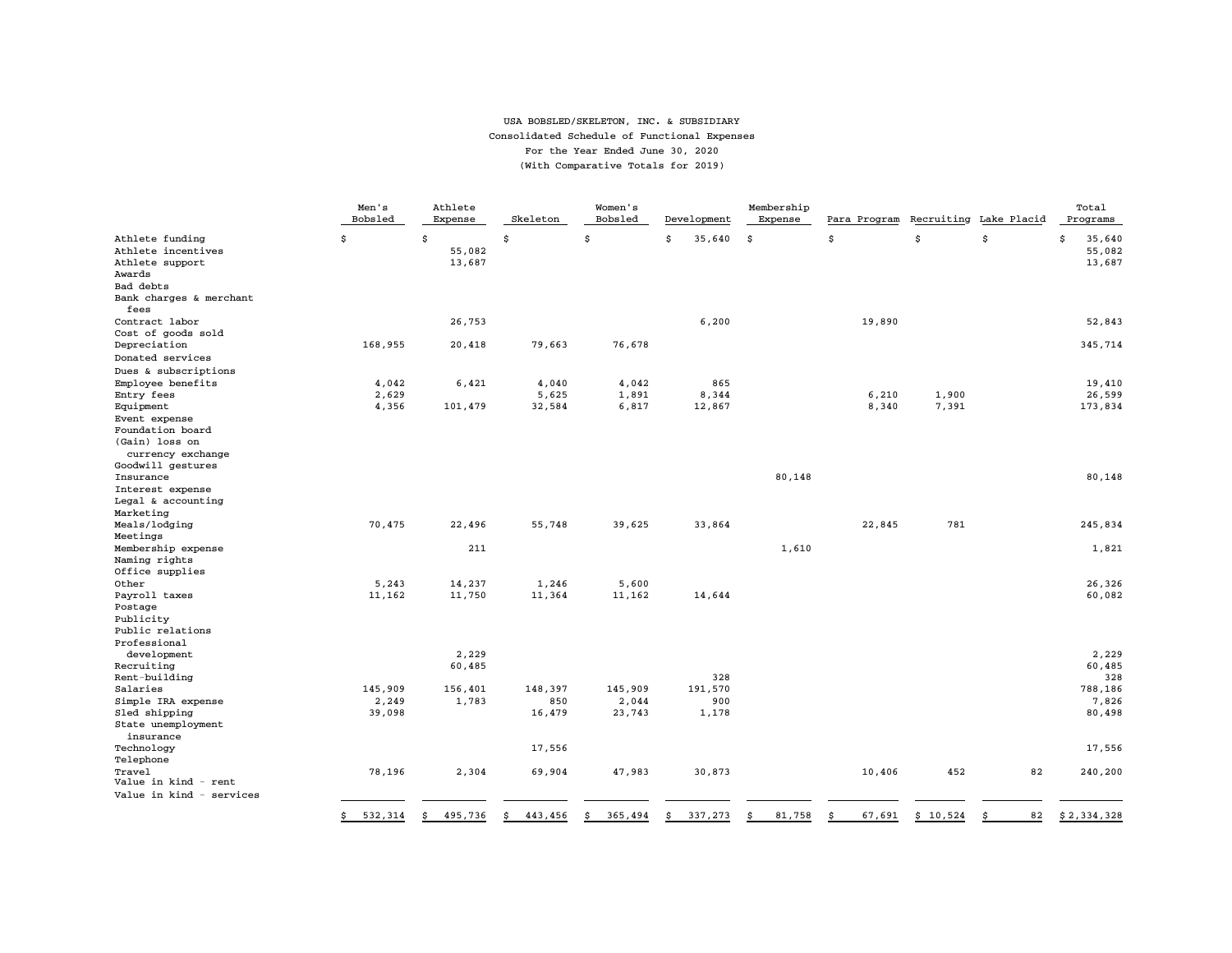|                          | General &      | Marketing &      | 2020         | 2019        |  |
|--------------------------|----------------|------------------|--------------|-------------|--|
|                          | Administrative | Public Relations | Totals       | Totals      |  |
| Athlete funding          | \$             | \$               | \$<br>35,640 | \$          |  |
| Athlete incentives       |                |                  | 55,082       | 68,176      |  |
| Athlete support          |                |                  | 13,687       | 51,248      |  |
| Awards                   |                |                  |              | 190         |  |
| Bad debts                | (1,035)        |                  | (1,035)      | 7,740       |  |
| Bank charges & merchant  |                |                  |              |             |  |
| fees                     | 5,155          |                  | 5,155        | 4,442       |  |
| Contract labor           | 630            | 38,021           | 91,494       | 44,126      |  |
| Cost of goods sold       |                |                  |              | (4,020)     |  |
| Depreciation             | 2,007          |                  | 347,721      | 339,561     |  |
| Donated services         |                |                  |              | 3,493       |  |
| Dues & subscriptions     | 10,081         |                  | 10,081       | 8,046       |  |
| Employee benefits        | 26,208         | 2,500            | 48,118       | 154,411     |  |
| Entry fees               |                |                  | 26,599       | 43,997      |  |
| Equipment                | 382            | 385              | 174,601      | 131,380     |  |
| Event expense            |                |                  |              | 1,490       |  |
| Foundation board         | 419            |                  | 419          | 113         |  |
| (Gain) loss on           |                |                  |              |             |  |
| currency exchange        | (3)            |                  | (3)          | 4           |  |
| Goodwill gestures        | 417            |                  | 417          | 497         |  |
| Insurance                | 18,767         |                  | 98,915       | 115,832     |  |
| Interest expense         | 3,169          |                  | 3,169        | 2,666       |  |
| Legal & accounting       | 65,184         |                  | 65,184       | 20,573      |  |
| Marketing                | 8,749          | 56,847           | 65,596       | 40,668      |  |
| Meals/lodging            | 3,306          | 268              | 249,408      | 314,322     |  |
| Meetings                 | 12,515         |                  | 12,515       | 15,355      |  |
| Membership expense       |                |                  | 1,821        | 1,236       |  |
| Naming rights            |                | 10,667           | 10,667       | 9,667       |  |
| Office supplies          | 581            |                  | 581          | 1,801       |  |
| Other                    | 16,984         |                  | 43,310       | 54,968      |  |
| Payroll taxes            | 26,989         | 4,909            | 91,980       | 91,373      |  |
| Postage                  | 987            |                  | 987          | 1,828       |  |
| Publicity                | 1,313          |                  | 1,313        | 1,437       |  |
| Public relations         |                | 792              | 792          | 1,740       |  |
| Professional             |                |                  |              |             |  |
| development              |                |                  | 2,229        | 1,407       |  |
| Recruiting               |                |                  | 60,485       | 188,923     |  |
| Rent-building            | 7,079          |                  | 7,407        | 8,170       |  |
| Salaries                 | 444,132        | 70,446           | 1,302,764    | 1,256,958   |  |
| Simple IRA expense       | 8,939          | 1,716            | 18,481       | 20,807      |  |
| Sled shipping            |                |                  | 80,498       | 146,447     |  |
| State unemployment       |                |                  |              |             |  |
| insurance                | 11,177         |                  | 11,177       | 15,164      |  |
| Technology               |                |                  | 17,556       | 2,723       |  |
| Telephone                | 7,635          |                  | 7,635        | 8,683       |  |
| Travel                   | 2,296          | 1,389            | 243,885      | 354,783     |  |
| Value in kind – rent     | 8,294          |                  | 8,294        | 7,209       |  |
| Value in kind – services | 78,750         |                  | 78,750       |             |  |
|                          | \$<br>771,107  | \$<br>187,940    | \$3,293,375  | \$3,539,634 |  |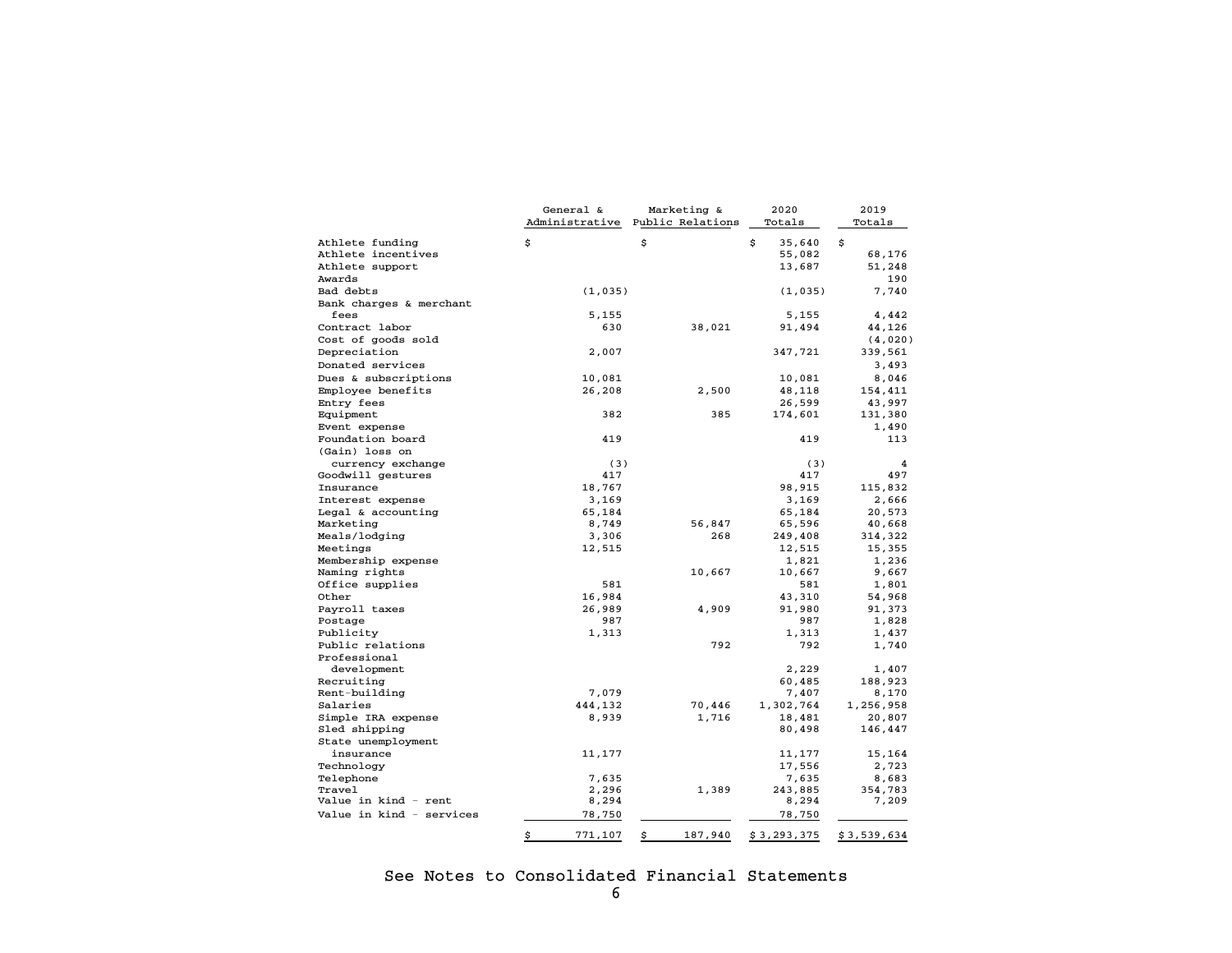# USA BOBSLED/SKELETON, INC. & SUBSIDIARY Consolidated Statement of Cash Flows For the Year Ended June 30, 2020 (With Comparative Amounts for 2019)

|                                              |    | 2020                         | <u> 2019 </u> |
|----------------------------------------------|----|------------------------------|---------------|
| CASH FLOWS FROM OPERATING ACTIVITIES:        |    |                              |               |
| Change in net assets                         | Ŝ. | $(193, 175)$ \$ $(365, 655)$ |               |
| Adjustments to reconcile change in           |    |                              |               |
| net assets to net cash provided              |    |                              |               |
| by operating activities:                     |    |                              |               |
| Depreciation                                 |    | 347,721                      | 339,561       |
| Unrealized gain on investments               |    | 78                           | (276)         |
| Gain on disposal of assets                   |    | (938)                        |               |
| Changes in assets and liabilities:           |    |                              |               |
| (Increase) decrease in assets:               |    |                              |               |
| Accounts receivable, net                     |    | 80,989                       | 19,911        |
| Due from United States Olympic &             |    |                              |               |
| Paralympic Committee                         |    | (8, 769)                     | 7,209         |
| Prepaid insurance                            |    | (10, 020)                    | 6,570         |
| Prepaid expenses                             |    | (3, 954)                     | 17,439        |
| Increase (decrease) in liabilities:          |    |                              |               |
| Accounts payable and accrued liabilities     |    | 66,521                       | 48,541        |
| Due to United States Olympic &               |    |                              |               |
| Paralympic Committee                         |    | 201,840                      | 30,371        |
| Deferred revenue                             |    | 5,000                        | 150           |
| Total adjustments                            |    | 678,468                      | 469,476       |
|                                              |    |                              |               |
| Net cash provided by                         |    |                              |               |
| operating activities                         |    | 485,293                      | 103,821       |
| CASH FLOWS FROM INVESTING ACTIVITIES:        |    |                              |               |
| Acquisition of property and equipment        |    | (213,804)                    | (155, 730)    |
| Proceeds from sale of property and equipment |    | 2,500                        |               |
| Net cash used by                             |    |                              |               |
| investing activities                         |    | (211, 304)                   | (155, 730)    |
|                                              |    |                              |               |
| CASH FLOWS FROM FINANCING ACTIVITIES:        |    |                              |               |
| Long term investment                         |    | 375                          | 375           |
| Proceeds from note payable                   |    | 216,685                      |               |
| Beneficial interest in Trust                 |    | 126,756                      | 2,568         |
| Net cash provided by                         |    |                              |               |
| financing activities                         |    | 343,816                      | 2,943         |
|                                              |    |                              |               |
| NET INCREASE (DECREASE) IN CASH              |    | 617,805                      | (48, 966)     |
| CASH AND CASH EQUIVALENTS,                   |    |                              |               |
| beginning of year                            |    | 509,096                      | 558,062       |
| CASH AND CASH EQUIVALENTS,                   |    |                              |               |
| end of year                                  |    | \$1,126,901                  | \$<br>509,096 |
|                                              |    |                              |               |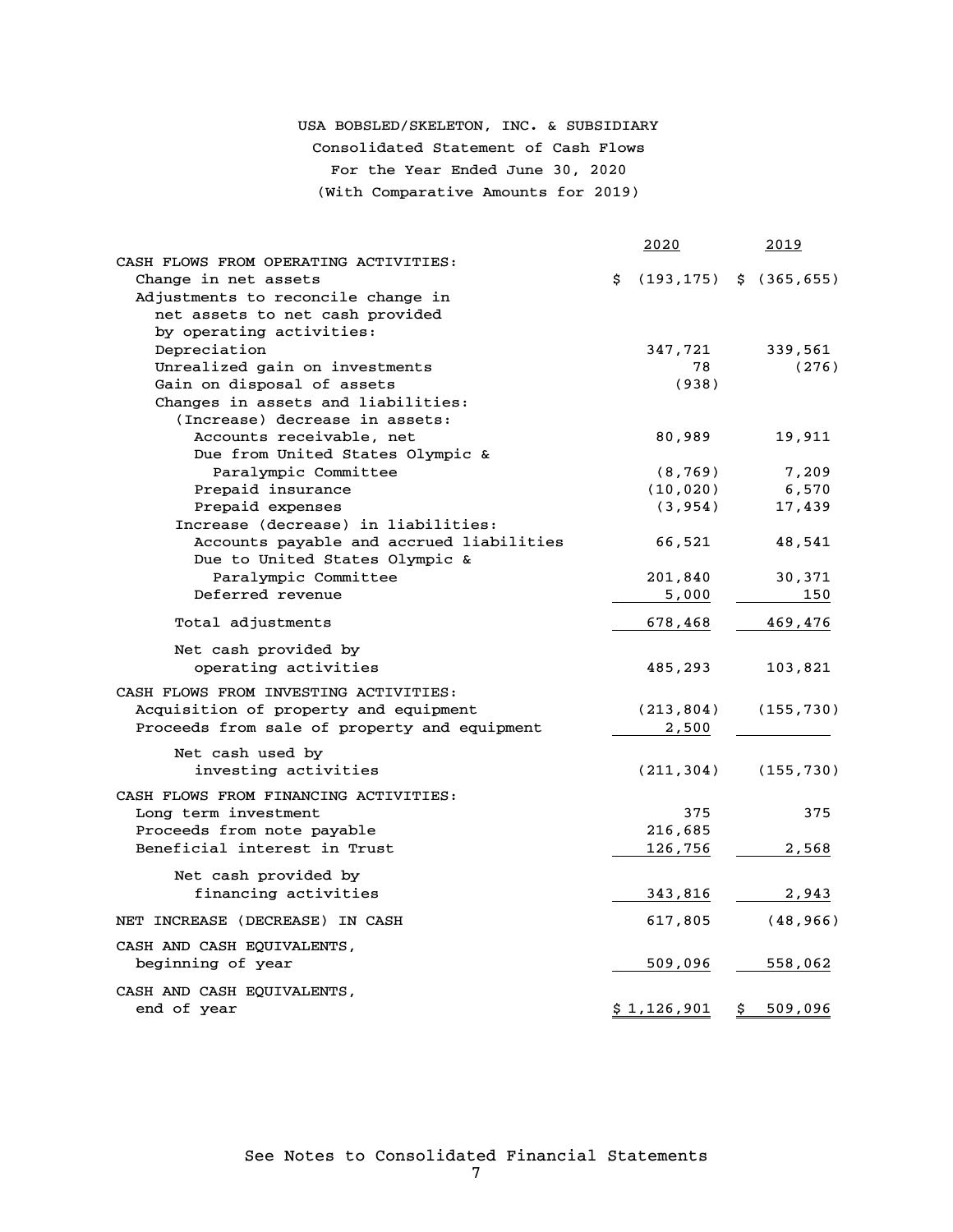USA BOBSLED/SKELETON, INC. & SUBSIDARY Notes to Consolidated Financial Statements For the Year Ended June 30, 2020

# A. SUMMARY OF SIGNIFICANT ACCOUNTING POLICIES

# Organization

United States Bobsled and Skeleton Federation, Inc. (the Corporation) was organized in the State of New York on November 18, 1977, to promote and improve amateur bobsledding, and develop interest and participation in amateur bobsledding throughout the United States. U.S. Bobsled and Skeleton Foundation, LLC, a single-member limited liability company, was created to support the activities of the Corporation.

During the year ended June 30, 2015, the Corporation legally changed their name from United States Bobsled and Skeleton Federation, Inc. to USA Bobsled/Skeleton, Inc.

### Accounting Standards Update

On July 1, 2019, the Corporation adopted Financial Accounting Standards Board (FASB) Accounting Standards Update (ASU) 2014-09, Revenue from Contracts with Customers (Topic 606), (ASU 2014-09) and ASU 2018-08, Not-For-Profit Entities (Topic 958): Clarifying the Scope and the Accounting Guidance for Contributions Received and Contributions Made (ASU 2018-08). These two ASUs were adopted together as of July 1, 2019, because they both establish standards for characterizing grants and similar contracts with resource providers as either exchange transactions or conditional contributions. Adopting one ASU without the other would leave the accounting for some ongoing grants and contracts unresolved. ASU 2014- 09 was adopted retrospectively for all periods presented.

As a result, the Corporation recorded a cumulative adjustment to net assets as of July 1, 2018, to reflect the effect of the new revenue recognition guidance. Adoption resulted in changes to the Corporation's accounting policies for revenue recognition, trade and other receivables, and deferred revenue. The impact of adopting the new guidance was an increase in 2019 revenues of \$7,325 and an increase in total net assets of \$12,825. Following are the line items from the statement of financial position as of June 30, 2019 that were affected, the amounts that would have been reported under the former guidance, the effects of applying the new guidance, and the balances reported under the new guidance.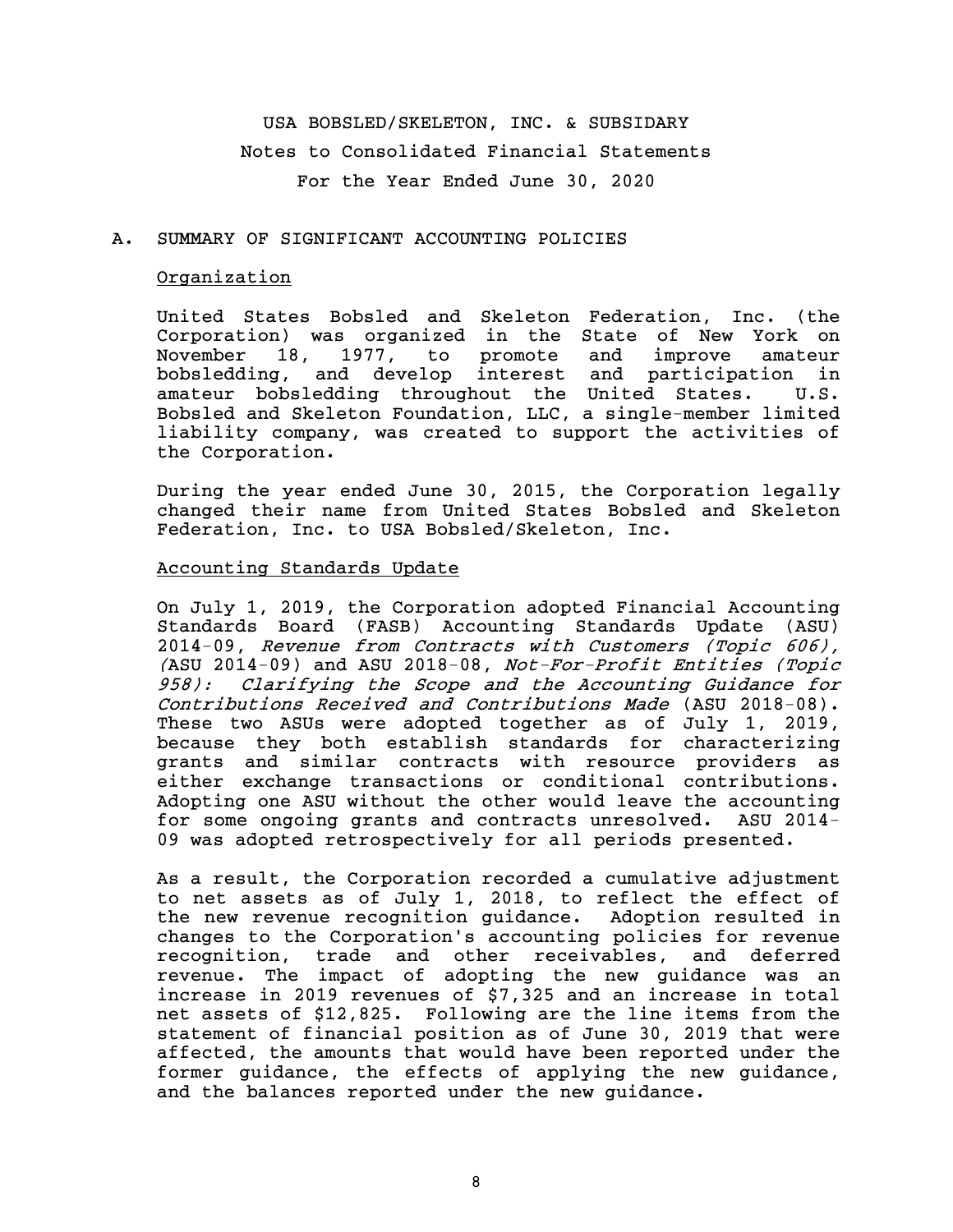# A. SUMMARY OF SIGNIFICANT ACCOUNTING POLICIES - Continued

#### Accounting Standards Update - continued

| Consolidated<br>Statement of Financial Position   | As<br>Previously<br>Reported |           | Revenue<br>Recognition<br>Adjustment | As Adjusted |
|---------------------------------------------------|------------------------------|-----------|--------------------------------------|-------------|
| Liabilities:<br>Deferred revenue                  | Ŝ.                           | 14.325 \$ | $(12, 825)$ \$                       | 1,500       |
| Net assets:<br>Net assets with donor restrictions |                              | 1,444,704 | 12,825                               | 1,457,529   |

The following are the line items from the statement of activities and statement of cash flows for the year ended June 30, 2019 that were affected, the amounts that would have been reported under the former guidance, the effects of applying the new guidance, and the amounts reported under the new guidance.

|                                      | As |                 | Revenue     |    |             |
|--------------------------------------|----|-----------------|-------------|----|-------------|
|                                      |    | Previously      | Recognition |    |             |
| Consolidated Statement of Activities |    | Reported        | Adjustment  |    | As Adjusted |
|                                      |    |                 |             |    |             |
| Contributions                        | \$ | 343,418         | \$<br>5,500 | Ŝ. | 348,918     |
| Change in net assets                 |    | (371, 155)      | 5,500       |    | (365, 655)  |
| Net assets, beginning of the year    |    | 4,110,708       | 7.325       |    | 4, 118, 033 |
| Net assets, end of the year          |    | 3,739,553       | 12,825      |    | 3,752,378   |
|                                      |    | As              | Revenue     |    |             |
|                                      |    | Previously      | Recognition |    |             |
| Consolidated Statement of Cash Flows |    | Reported        | Adjustment  |    | As Adjusted |
|                                      |    |                 |             |    |             |
| Change in net assets                 | \$ | $(371, 155)$ \$ | 5,500       | Ŝ. | (365, 655)  |
| Increase in deferred revenue         |    | 5,650           | (5,500)     |    | 150         |

On September 1, 2019, the Corporation also adopted ASU 2016- 01, Financial Instruments - Overall (Subtopic 825-10): Recognition and Measurement of Financial Assets and Financial Liabilities, and subsequently issued related ASU 2018-03, Technical Corrections and Improvements to Financial Instruments*—*Overall (Subtopic 825-10), and elected early adoption for ASU 2019-04, Codification Improvements to Topic 326, Financial Instruments*—*Credit Losses, Topic 815, Derivatives and Hedging, and Topic 825, Financial Instruments. These standards amend certain aspects of accounting and disclosure requirements for financial instruments, including the requirement that equity investments with readily determinable fair values are to be measured at fair value with any changes in fair value recognized in the statement of changes in net assets.

9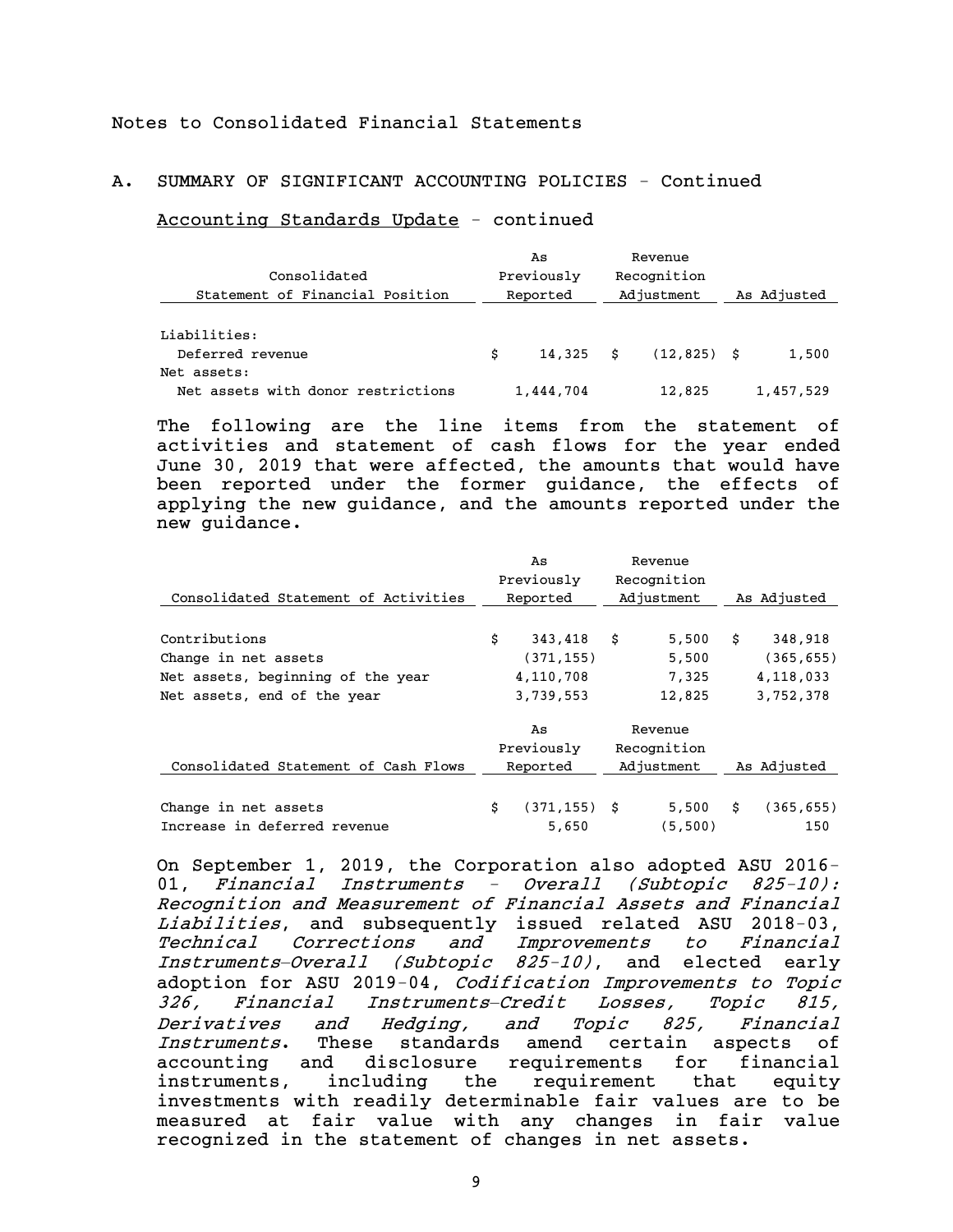### A. SUMMARY OF SIGNIFICANT ACCOUNTING POLICIES - Continued

### Accounting Standards Update - continued

The standards were adopted using the modified retrospective method and there is no effect on net assets with the implementation of the three ASUs.

### Consolidation

The accompanying consolidated financial statements for the year ended June 30, 2020, include the assets, liabilities, net assets and financial activities of the Corporation and its subsidiary, U.S. Bobsled and Skeleton Foundation, LLC (Foundation), a single-member limited liability company formed in February, 2013.

# Prior-Year Comparisons

The financial statements include certain prior year summarized comparative information in total but not by functional expense or net asset class. Such information does not include sufficient detail to constitute a presentation in conformity with accounting principles generally accepted in the United States of America. Accordingly, such information should be read in conjunction with the Corporation's financial statements for the year ended June 30, 2019, from which the summarized information was derived.

Certain amounts have been restated to conform to the current year presentation.

# Cash and Cash Equivalents

Cash and cash equivalents consist of the Corporation and Foundation's checking and savings accounts. The Corporation and Foundation maintain their cash and cash equivalents at commercial banks. In the unlikely event of a bank failure the Corporation and Foundation might only be able to recover the amounts insured.

#### Supplemental Cash Flow Disclosures

During the years ended June 30, 2020 and 2019, the Corporation paid interest costs of \$3,169 and \$2,666, respectively. The Corporation paid no income taxes either year.

The Corporation had noncash financing transactions for insurance premiums of \$30,061 and \$62,401 during the years ended June 30, 2020 and 2019, respectively.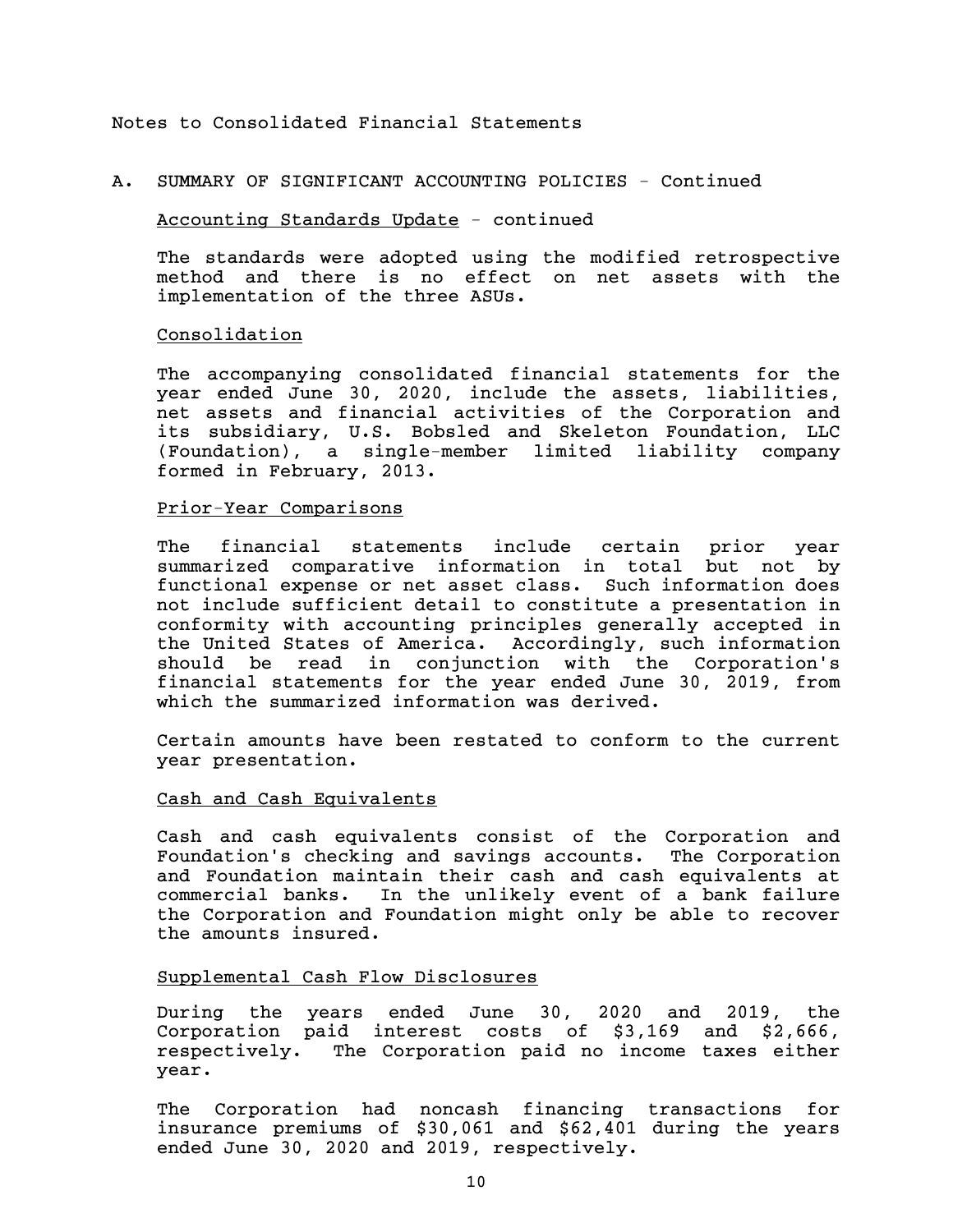# A. SUMMARY OF SIGNIFICANT ACCOUNTING POLICIES – Continued

#### Accounts Receivable

Accounts receivable recorded by the Corporation include amounts from contracts with customers. Receivables from contracts with customers at the beginning and end of the period were \$49,655 and \$20,096, respectively.

Accounts receivable are stated at the amount the Corporation expects to collect from balances outstanding at year end. Based on management's assessment of the outstanding balances, it has concluded that an allowance for doubtful accounts of \$3,500 is necessary at June 30, 2020 and 2019.

#### Property and Equipment

Property and equipment are recorded at cost as of the date of acquisition or fair value as of the date of receipt in the case of donations. Depreciation is recorded using the straight-line method over estimated useful lives of three to ten years.

# Deferred revenue

Deferred revenue, a contract liability, recognized by the Corporation represents amounts from contracts with customers. This revenue is deferred as of year-end because the performance obligations relating to this revenue have not yet been completed by the entities. Deferred revenue from contracts with customers at the beginning and end of the period were \$6,500 and \$1,500, respectively.

# Contributions

Contributions are recorded when received as without donor restrictions, with donor restrictions – temporary in nature, or with donor restrictions - perpetual in nature, depending on the existence or nature of any donor restrictions. When a donor restriction is met, net assets with donor restrictions – temporary in nature are reclassified to net assets without donor restrictions and reported in the statement of activities as satisfaction of program restrictions. Contributions whose restrictions are met in the same reporting period are recorded as unrestricted support. USOPC grants and IBSF distributions are considered contributions.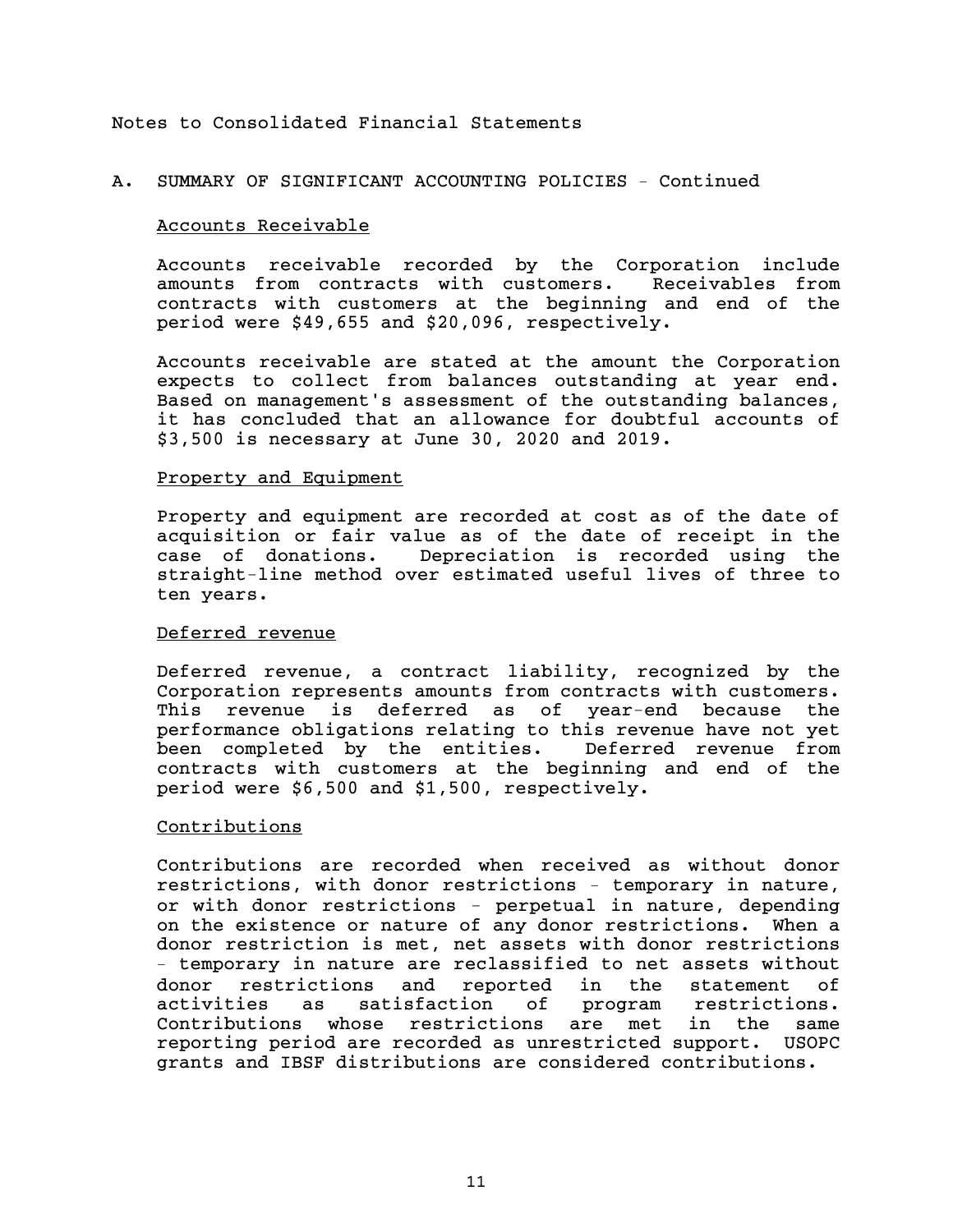# A. SUMMARY OF SIGNIFICANT ACCOUNTING POLICIES – Continued

#### Donated Services

The Corporation recognizes donated services that create or enhance non-financial assets or that require specialized skills and would typically need to be purchased if not provided by donation. For the years ended June 30, 2020 and 2019, donated services recorded were for consulting, legal and CEO services and amounted to \$135,350 and \$11,400, respectively.

#### Revenue from Contracts with Customers

Member Dues – Revenue from contracts with members for annual dues is reported at the amount that reflects the consideration to which the Corporation expects to be entitled in exchange for providing membership to its members. Revenue is recognized as performance obligations are satisfied, which is ratably over the membership term.

Corporate sponsorship *–* The Corporation recognizes revenue from contracts with both sponsors and suppliers of USA Bobsled/Skeleton, Inc. Performance obligations in such contracts are satisfied as services are rendered, and therefore, the Corporation will recognize revenue over time. The Corporation has concluded that the performance obligations within these contracts are substantially the same in each year and are satisfied ratably over the term of the agreement.

Therefore, sponsorship revenue from contracts with customers will be recognized on a straight-line basis over the term of the agreement.

Royalties – The Corporation receives royalties from sponsors. The revenue is variable based on the terms of the agreement and related sales. The revenue is recognized upon receipt of the royalty.

USOPC digital media - The Corporation also recognizes revenue from contracts with the USOPC. As previously mentioned, USOPC grants are considered contributions by the Corporation. The USOPC media agreement is considered revenue from contracts with customers. See Note L for more information regarding this revenue stream.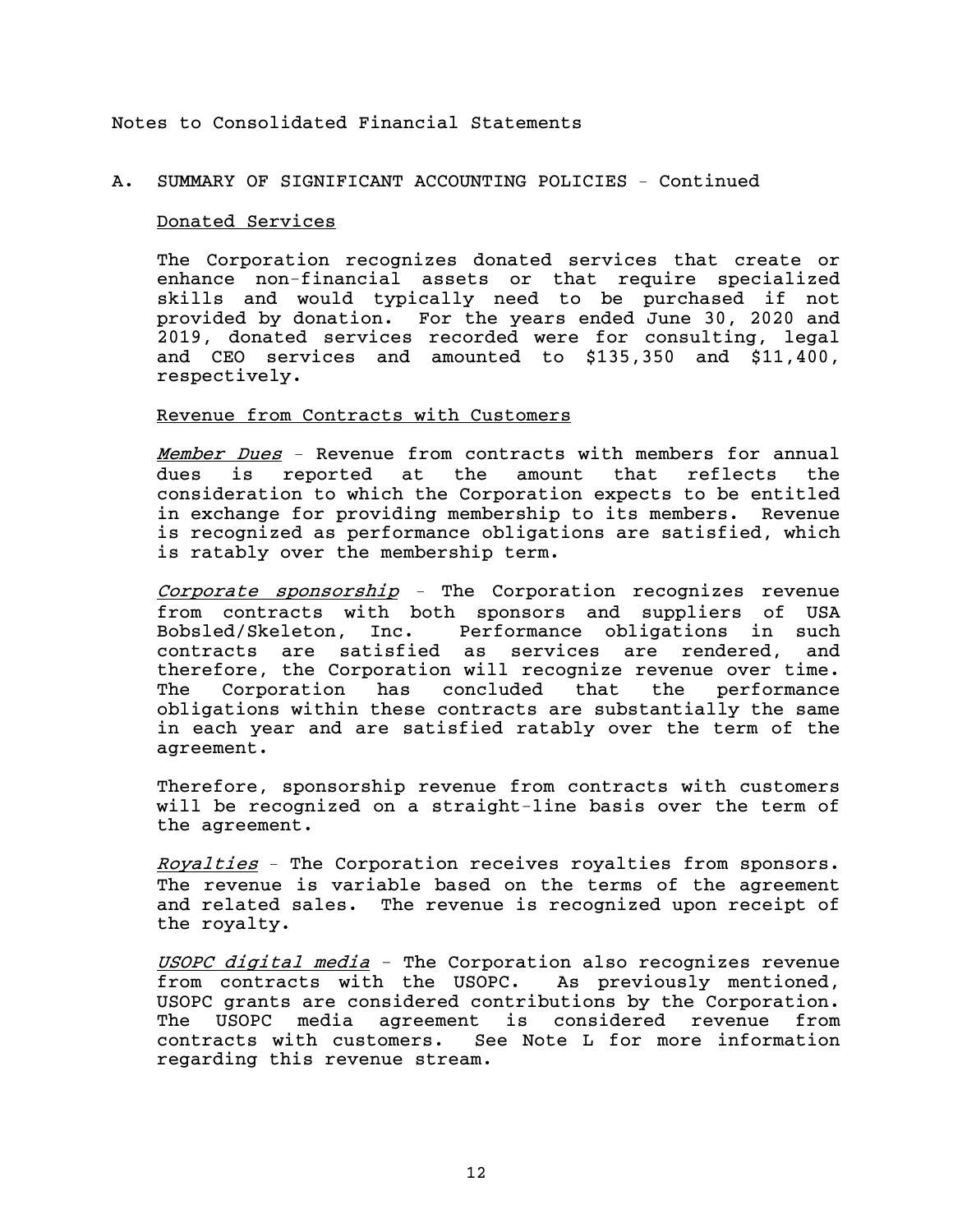### A. SUMMARY OF SIGNIFICANT ACCOUNTING POLICIES - Continued

#### Tax Exempt Status

The Corporation is generally exempt from the payment of federal income taxes under Section  $501(c)(3)$  of the Internal Revenue Code. The Corporation is, however, liable for income tax on unrelated trade or business income, which includes advertising income or any other business income that is not substantially related to its exempt purpose. The Foundation is a disregarded entity for tax purposes and as such, is included in the Corporation's tax return.

The Corporation's form 990, Return of Organization Exempt from Income Tax, is subject to examination by various taxing authorities, generally for three years after the date it was filed. Management of the Corporation believes that it does not have any uncertain tax positions that are material to the financial statements.

### Use of Estimates in Preparation of Financial Statements

The preparation of financial statements in conformity with accounting principles generally accepted in the United States of America requires management to make estimates and assumptions that affect the reported amounts of assets and liabilities, the disclosure of contingent liabilities, and the reported amounts of revenues and expenses. Actual results could differ from those estimates.

#### Date of Management's Review

In preparing the financial statements, the Corporation has evaluated events and transactions for potential recognition or disclosure through December 28, 2020, the date that the financial statements were available to be issued.

#### B. AVAILABLE RESOURCES AND LIQUIDITY

The Corporation has grant funding commitments to meet most expenses. The Corporation seeks sponsorships, donations and other contributions to cover other general expenditures.

The Corporation regularly monitors liquidity necessary to meet its operating needs and other contractual commitments, while also striving to maximize the investment of its available funds. The Corporation has cash and cash equivalents as a current source of liquidity at its disposal.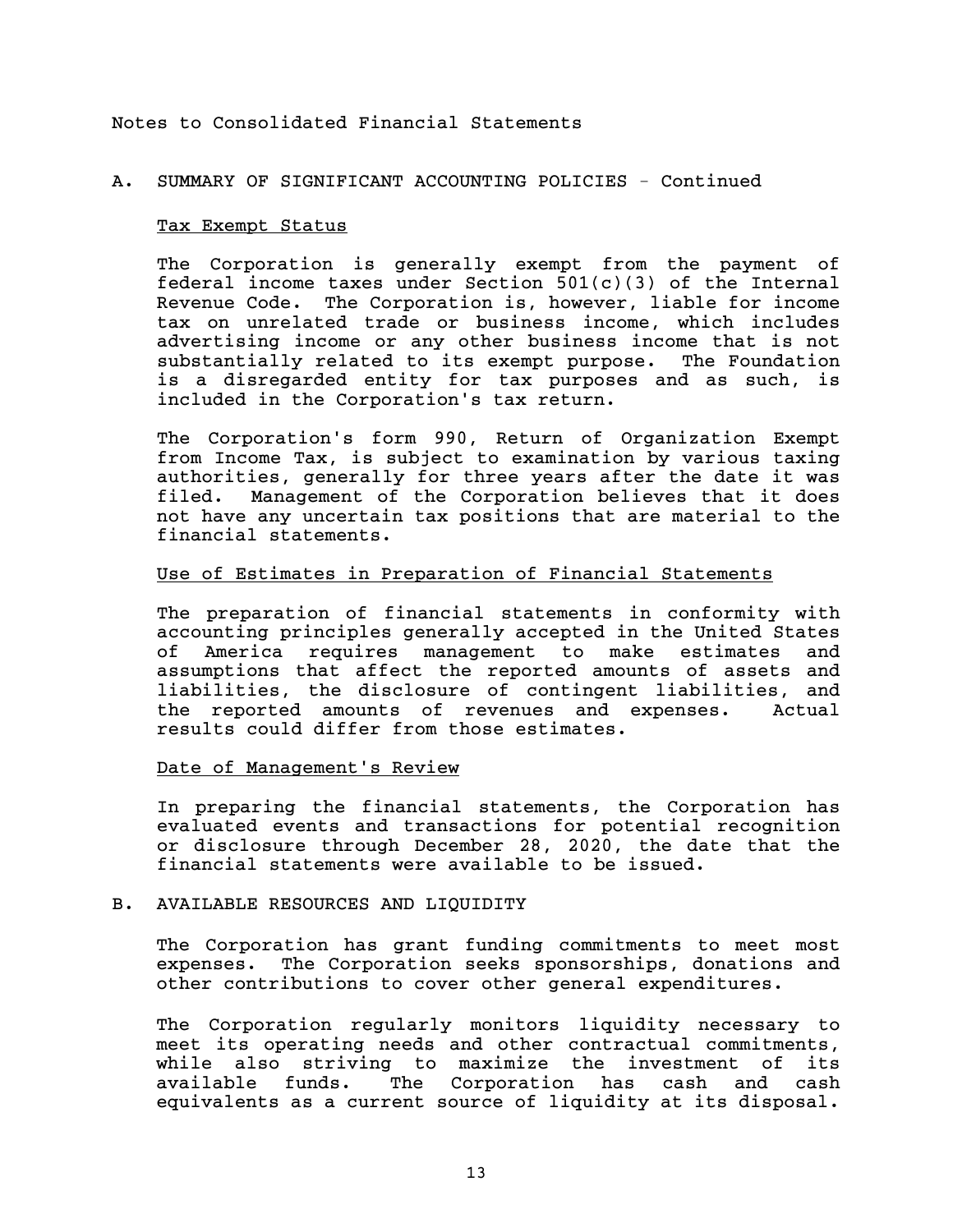B. AVAILABLE RESOURCES AND LIQUIDITY - Continued

The Corporation's financial assets available within one year of the statement of financial position date for general expenditures are as follows:

|                                                       | 2020                      |      | 2019               |
|-------------------------------------------------------|---------------------------|------|--------------------|
| Cash and cash equivalents<br>Accounts receivable, net | \$<br>1,126,901<br>23,626 | - \$ | 509,096<br>104,615 |
| Due from USOPC                                        | 10,000                    |      | 1,231              |
| Less assets with donor restrictions:                  | 1,160,527                 |      | 614,942            |
| Donor restrictions - temporary                        | 53,264                    |      | 14,325             |
| Financial assets available within<br>one year         | 1,107,263                 | \$   | 600,617            |

As described in Note I to the financial statements, the Corporation has two lines of credit available to be used for general expenditures. As part of the Corporation's liquidity management, it has a policy to structure its financial assets to be available as its general expenditures, liabilities, and other obligations come due. The primary investment objectives of the Corporation are to preserve and protect the Corporation's assets and to provide liquidity for operations.

#### C. FAIR VALUE MEASUREMENTS

The Corporation applies Generally Accepted Accounting Principles (GAAP) for fair value measurements of financial assets that are recognized or disclosed at fair value in the financial statements on a recurring basis. GAAP establishes a fair value hierarchy that prioritizes the inputs to valuation techniques used to measure fair value. The hierarchy gives the highest priority to unadjusted quoted prices in active markets for identical assets or liabilities (Level 1 measurements) and the lowest priority to measurements involving significant unobservable inputs (Level 3 measurements). The three levels of fair value hierarchy are as follows:

 Level 1 inputs are quoted prices (unadjusted) in active markets for identical assets or liabilities that the Corporation has the ability to access at the measurement date.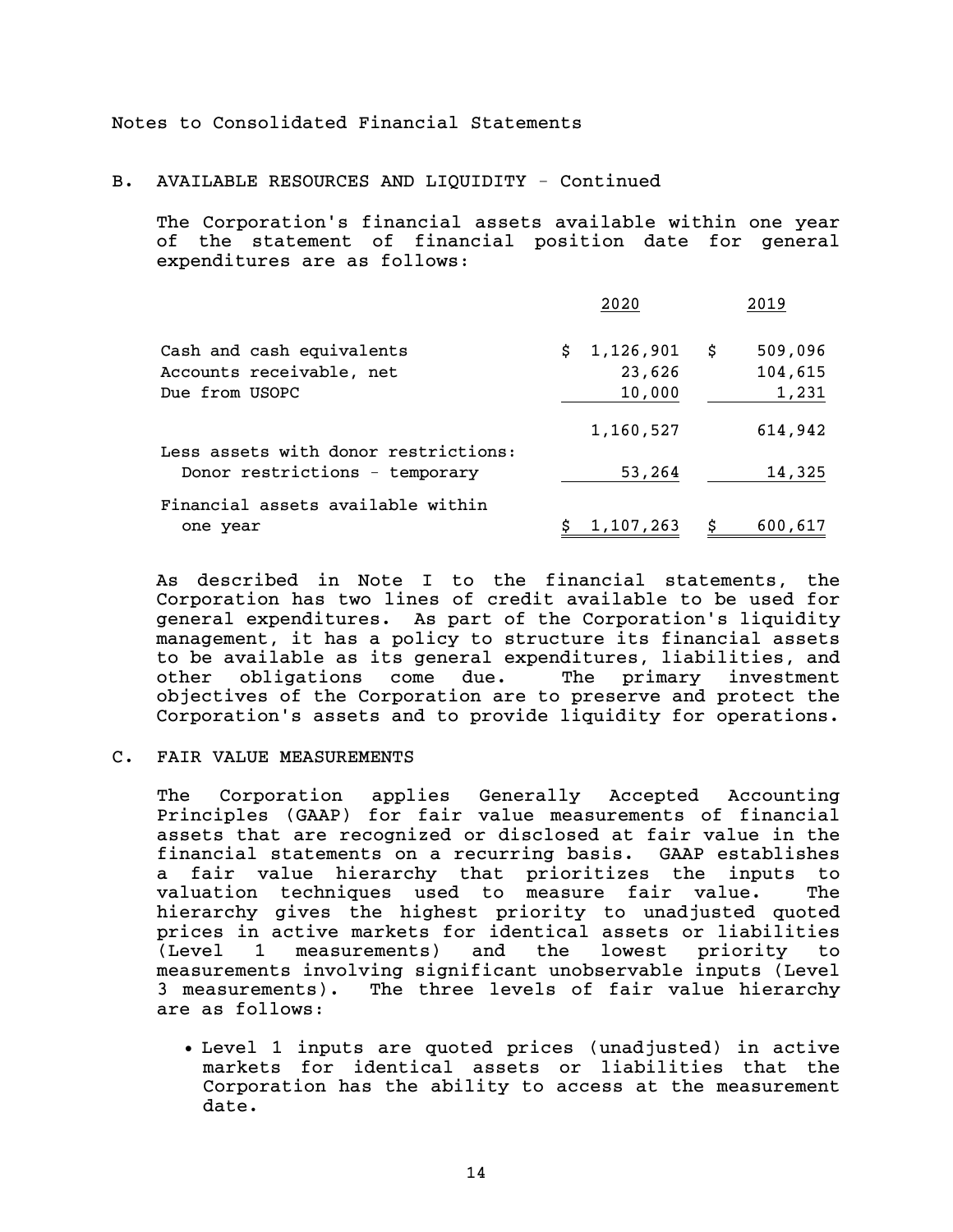C. FAIR VALUE MEASUREMENTS – Continued

- Level 2 inputs are inputs other than quoted prices included within Level 1 that are observable for the asset or liability, either directly or indirectly.
- Level 3 inputs are unobservable inputs for the asset or liability.

The level in the fair value hierarchy within which a fair measurement in its entirety falls is based on the lowest level input that is significant to the fair value measurement in its entirety. Transfers between levels are recorded at the end of the reporting period.

The following tables present assets that are measured at fair value on a recurring basis at June 30, 2020 and 2019:

|                                       | Level 1     | Level 2   | Level 3 | Total     |
|---------------------------------------|-------------|-----------|---------|-----------|
| Adirondack Foundation<br>pooled funds |             | 10,245 \$ |         | 10,245    |
| Beneficial interest<br>in trust       | 1,306,269   |           |         | 1,306,269 |
|                                       | \$1,306,269 | 10,245    |         | 1,316,514 |

Assets at Fair Value as of June 30, 2020

Assets at Fair Value as of June 30, 2019

|                                       | Level 1     | Level 2   | Level 3 | Total     |
|---------------------------------------|-------------|-----------|---------|-----------|
| Adirondack Foundation<br>pooled funds |             | 10,697 \$ |         | 10,697    |
| Beneficial interest<br>in trust       | 1,433,025   |           |         | 1,433,025 |
|                                       | \$1,433,025 | 10,697    |         | 1,443,722 |

Some investments are exposed to various risks that may cause their reported fair values to fluctuate from period to period and could materially affect the recorded amount of investments in the Corporation's financial statements.

Investments in equity securities fluctuate in value in response to many factors, such as the activities and financial condition of individual companies, general business and industry market conditions and the state or perceived direction of the economy. The values of debt securities fluctuate in response to changing interest rates, credit worthiness of issuers, and overall economic policies that impact market conditions. The values of certain investments, such as hedge funds, can fluctuate in response to direct market conditions and other factors that may or may not have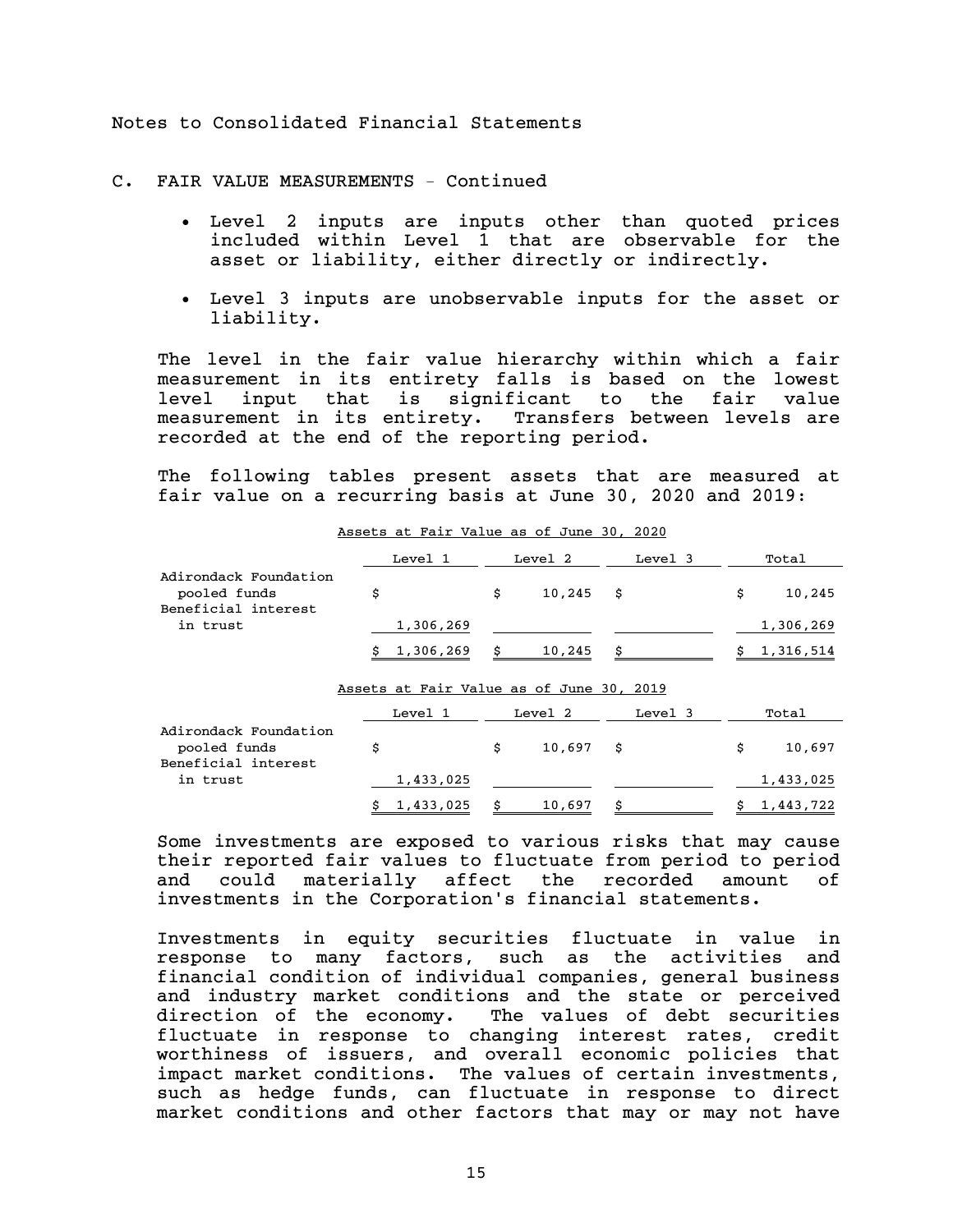#### C. FAIR VALUE MEASUREMENTS – Continued

a high correlation to overall market direction. Though the market values of investments are subject to fluctuation, management believes that the investment policy is prudent for the long-term welfare of the Corporation.

### D. PROPERTY AND EQUIPMENT

Property and equipment are recorded at cost, if purchased, or at market value at the date received as a gift. Property and equipment consists of the following at June 30, 2020 and 2019:

|                                                                                                       | 2020                                                           | 2019                                                           |
|-------------------------------------------------------------------------------------------------------|----------------------------------------------------------------|----------------------------------------------------------------|
| Sleds<br>Furniture and equipment<br>Runners<br>Leasehold improvements<br>Restricted assets<br>Trailer | \$3,258,129<br>221,929<br>256,327<br>65,440<br>25,000<br>6,207 | \$3,076,710<br>225,142<br>229,651<br>65,440<br>25,000<br>6,207 |
| Less accumulated depreciation                                                                         | 3,833,032<br>(2, 104, 609)                                     | 3,628,150<br>(1, 764, 247)                                     |
| Property and equipment, net                                                                           | 1,728,423                                                      | \$1,863,903                                                    |

Depreciation expense amounted to \$347,721 and \$339,561 for the years ended June 30, 2020 and 2019, respectively.

#### E. BENEFICIAL INTEREST IN TRUST

The United States Bobsled and Skeleton Corporation Trust (the Trust) was established by the Corporation to administer unrestricted funds distributed by the United States Olympic Paralympic Committee (USOPC), from the profits of the 1984 Olympic Summer Games in Los Angeles, to the National Governing Body of these Olympic Sports.

In accordance with FASB ASC 958, Not-for-Profit Entities, the Corporation has recorded a beneficial interest in the net assets of the Trust. Changes in the net assets of the Trust are recorded in the accompanying statement of activities. As of June 30, 2020 and 2019, the Trust had total assets of \$1,306,269 and \$1,433,025, respectively. This amount is included in net assets with donor restrictions – perpetual in nature.

The Trust is exempt from federal income tax under Section  $501(c)(3)$  of the Internal Revenue Code. It has also been determined not to be a private foundation.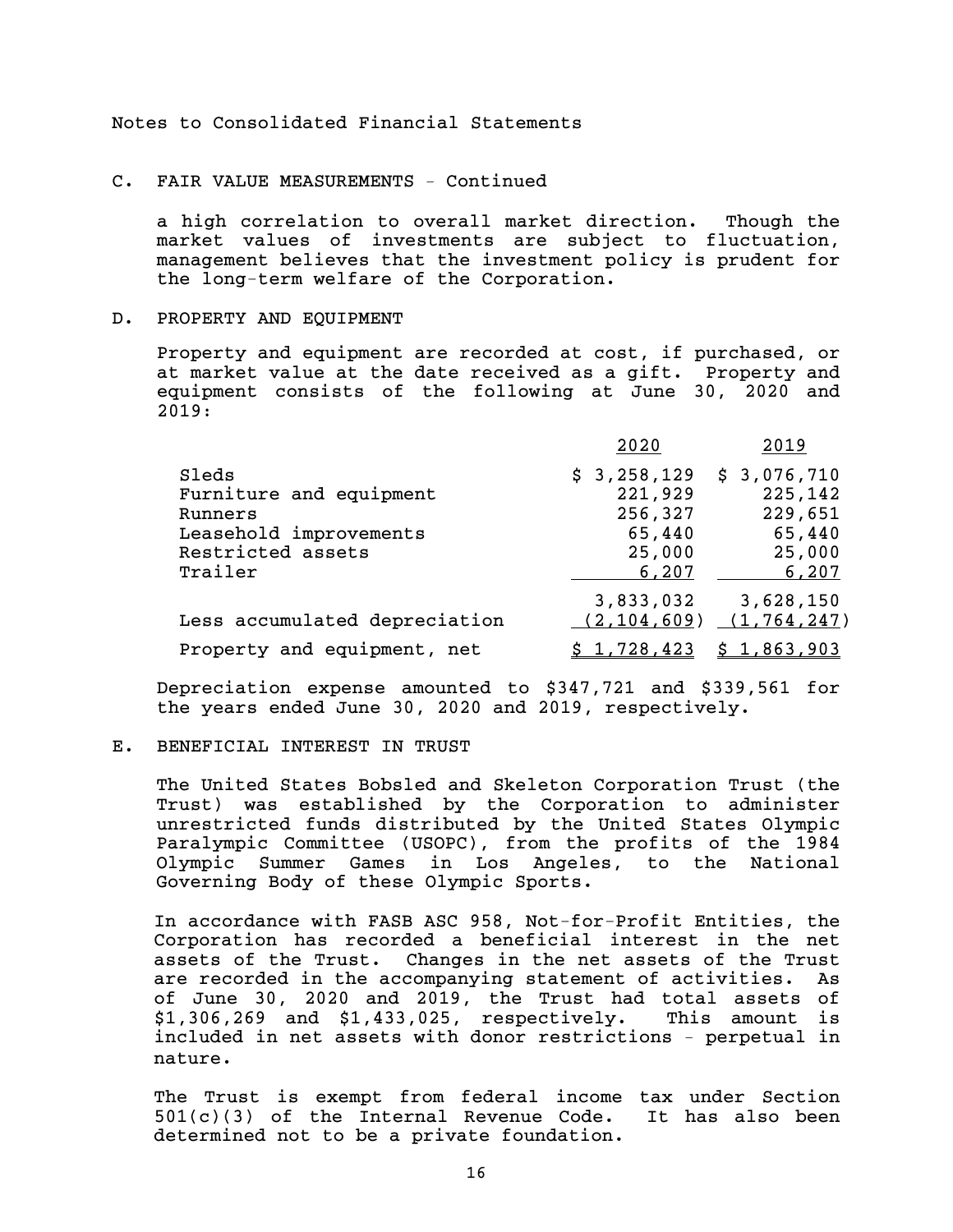E. BENEFICIAL INTEREST IN TRUST - Continued

At June 30, 2020 and 2019, the Trust's net assets consisted of the following:

|                            |   | 2020                       | 2019                        |
|----------------------------|---|----------------------------|-----------------------------|
| Exchange-traded and closed |   |                            |                             |
| end funds                  | S |                            | $941, 119 \quad $1,042,123$ |
| Mutual funds               |   | 353,214                    | 371,282                     |
| Cash and cash equivalents  |   | 11,936                     | 19,620                      |
|                            |   | $$1,306,269 \t$ 1,433,025$ |                             |

#### F. ENDOWMENT FUNDS

In accordance with generally accepted accounting principles, net assets associated with endowment funds are classified between net assets with donor restriction - perpetual and temporary in nature and reported based on the existence of donor-imposed restrictions.

# Interpretation of Relevant Law

The Corporation's Board of Directors has interpreted the Colorado Uniform Prudent Management of Institutional Funds Act (UPMIFA) as requiring the preservation of the fair value of the original gift as of the date of the donor-restriction except for explicit donor-stipulations to the contrary. As a result of this interpretation, perpetually restricted assets include the original value of the gift and any required accumulations for inflation stipulated by the donor.

|                                        | With Donor Restrictions |           |              |  |              |  |  |  |  |
|----------------------------------------|-------------------------|-----------|--------------|--|--------------|--|--|--|--|
|                                        | Temporary               | Perpetual |              |  | Total        |  |  |  |  |
| Endowment net assets,<br>July 1, 2018  |                         | \$        | $10,179$ \$  |  | 10,179       |  |  |  |  |
| Investment income<br>Expenditures      | 276<br>(276)            |           |              |  | 276<br>(276) |  |  |  |  |
| Endowment net assets,<br>June 30, 2019 | \$                      | \$        | $10, 179$ \$ |  | 10,179       |  |  |  |  |
| Investment income<br>Expenditures      |                         |           |              |  |              |  |  |  |  |
| Endowment net assets,<br>June 30, 2020 | Ś                       |           | 10,179       |  | 10,179       |  |  |  |  |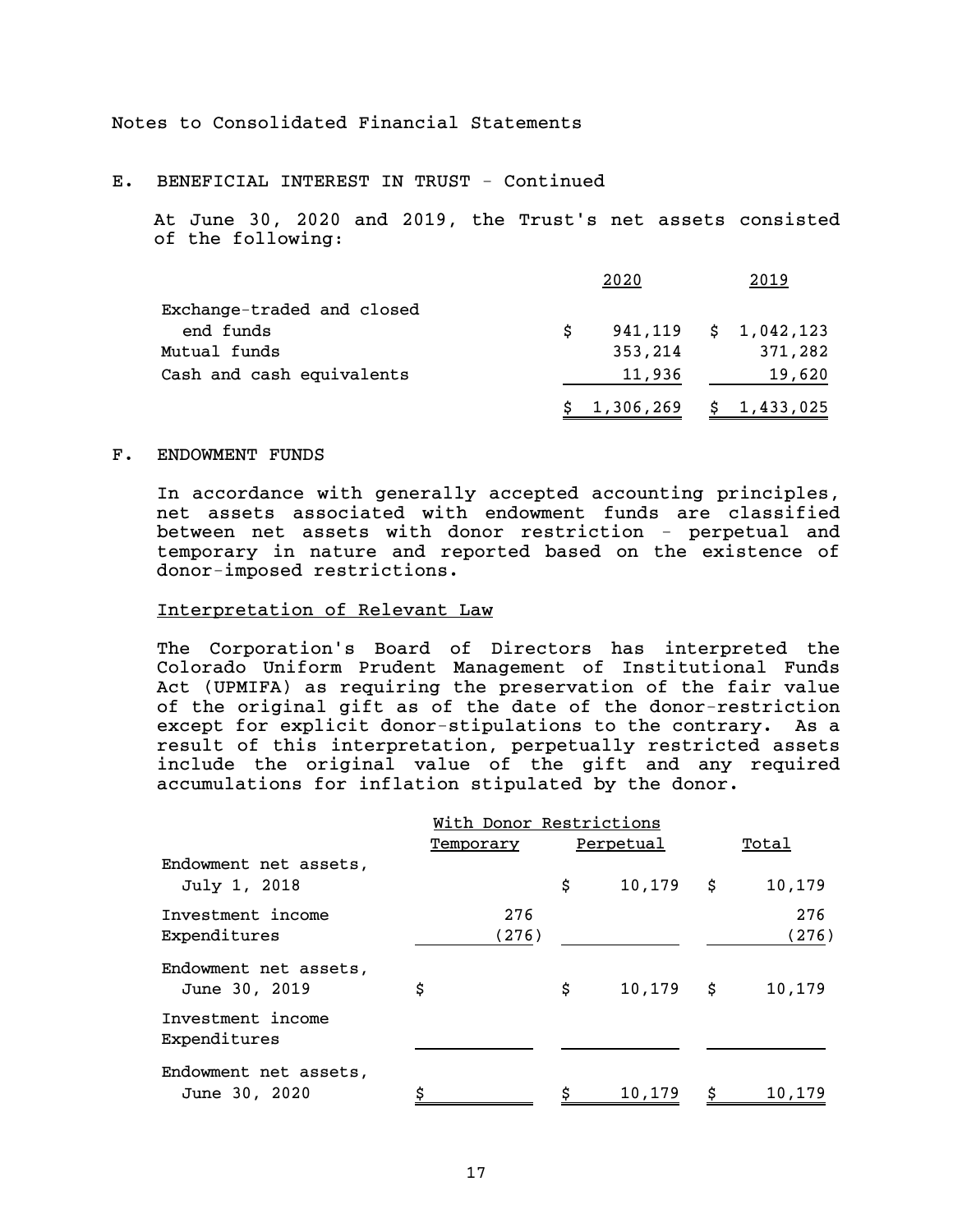#### F. ENDOWMENT FUNDS - Continued

These funds are held and invested in a pooled fund at the Adirondack Foundation, an unrelated not-for-profit organization. Any deficits in the fund will be made up with general assets of the Corporation to maintain the donor contribution balance of the endowment fund.

### G. SHORT-TERM NOTES PAYABLE

During the years ended June 30, 2020 and 2019, the Corporation signed short-term notes payable to finance premiums for its insurance policies. The note payable signed in May 2020, requires ten monthly payments of \$3,146, including interest at 10.02%. The note matures April 7, 2021, and is secured by the insurance policies. The note payable signed in May 2019, required eleven monthly payments of \$5,952, including interest at 9.72%. The note matured May 7, 2020, and was secured by the insurance policies. At June 30, 2020 and 2019, the balance of the notes payable was \$30,061 and \$62,401.

# H. NOTES PAYABLE

The Paycheck Protection Program loan obtained by the Corporation may be forgivable if certain criteria related to expenditures for payroll and related costs, mortgage interest, lease and utility costs are met. In addition, criteria related to employee retention affects the amount eligible for forgiveness. The application for forgiveness has not been submitted so the amounts below represent the entire amount of the loan.

Notes payable at June 30, 2020, of \$216,685 consists of the Paycheck Protection Program loan due to Community Bank in monthly installments to be determined. The stated interest rate is 1%. Payments are deferred until March 1, 2021. The loan has an estimated maturity date of May 1, 2022.

Future minimum payments for the years ending June 30 are as follows:

| 2021 | \$154,049 |
|------|-----------|
| 2022 | 62,636    |

I. LINE OF CREDIT AGREEMENT

The Corporation has a \$75,000 line of credit agreement and a \$50,000 line of credit agreement with two commercial banks.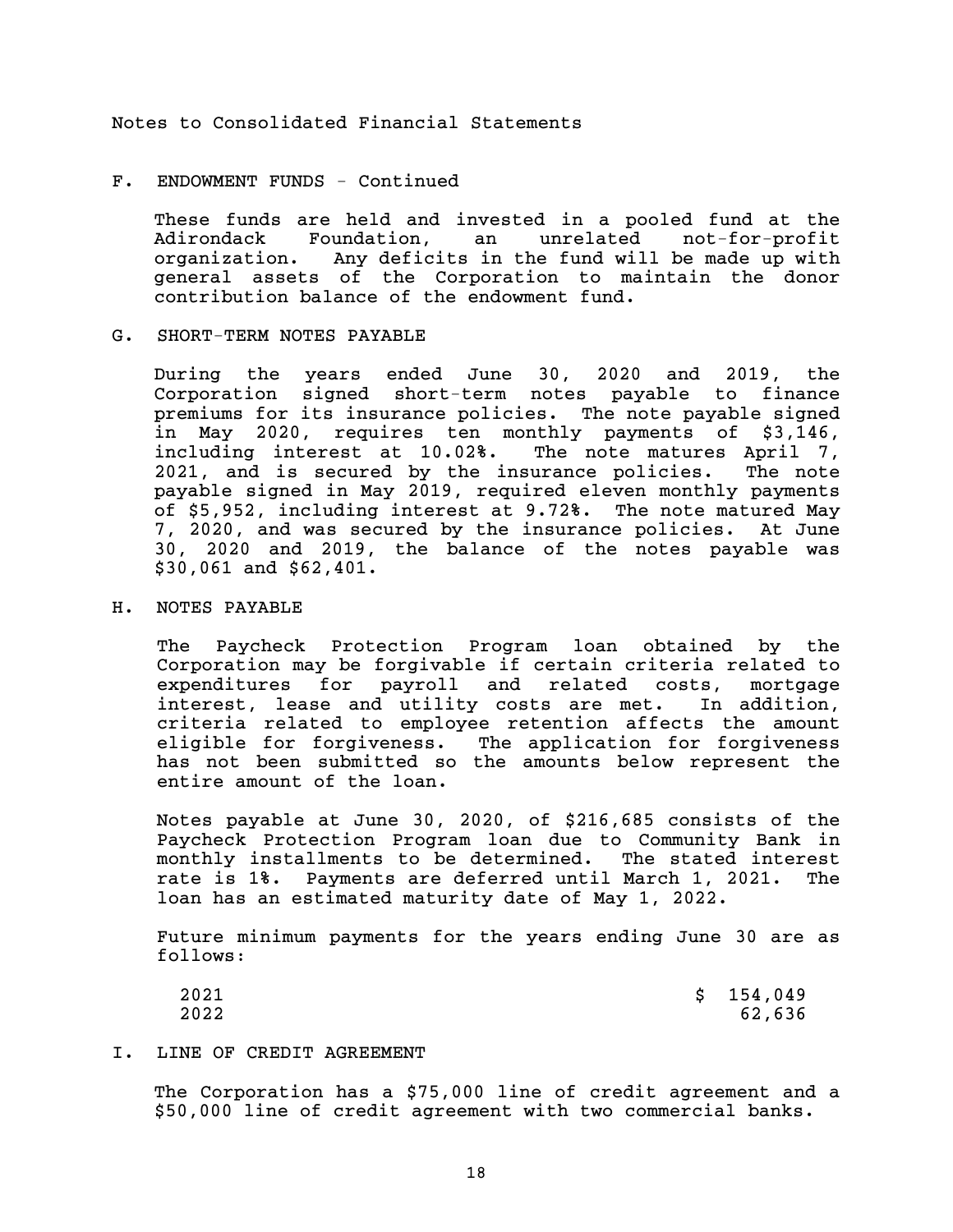I. LINE OF CREDIT AGREEMENT - Continued

The \$75,000 line of credit bears interest at a rate of .75% over "Wall Street Journal" prime. The \$50,000 line of credit bears interest at a rate of 6.75% over the bank's prime rate. At June 30, 2020 and 2019, there were no outstanding borrowings under either line of credit agreement.

# J. NET ASSETS WITH DONOR RESTRICTION – TEMPORARY IN NATURE

Net assets with donor restrictions – temporary in nature at June 30, 2020 and 2019, consist of the following:

|                                    |   | 2020   |    | 2019   |
|------------------------------------|---|--------|----|--------|
| USOPC grants                       | S | 32,370 | S. | 1,500  |
| Athlete support                    |   | 8,519  |    |        |
| Holcomb memorial fund for athletes |   | 7,325  |    | 7,325  |
| Parasport support                  |   | 4,550  |    | 5,000  |
| Medical support                    |   | 500    |    | 500    |
|                                    |   | 53,264 |    | 14,325 |

Net assets are released from donor restriction by incurring expenses that satisfy the restricted purpose. During the years ended June 30, 2020 and 2019, net assets were released from restrictions as follows:

|                   | 2020        | 2019 |
|-------------------|-------------|------|
| USOPC grants      | \$1,785,332 | - S  |
| Athlete support   | 3,481       |      |
| Parasport support | 450         |      |
|                   | \$1,789,263 |      |

K. LEASES

The Corporation currently occupies office space owned by the El Pomar Foundation. The Corporation does not pay rent for the office space, but it does reimburse El Pomar for its share of utilities and maintenance expenses at a rate of \$447 per month through December 31, 2017, \$473 per month through December 31, 2018, and \$488 through December 31, 2021. During the year ended June 30, 2020, El Pomar waived two months of utilities and maintenance expenses which is included in in-kind revenue and expense. In-kind revenue and expense of \$8,294 and \$7,209 has been recorded for the years ended June 30, 2020 and 2019, respectively.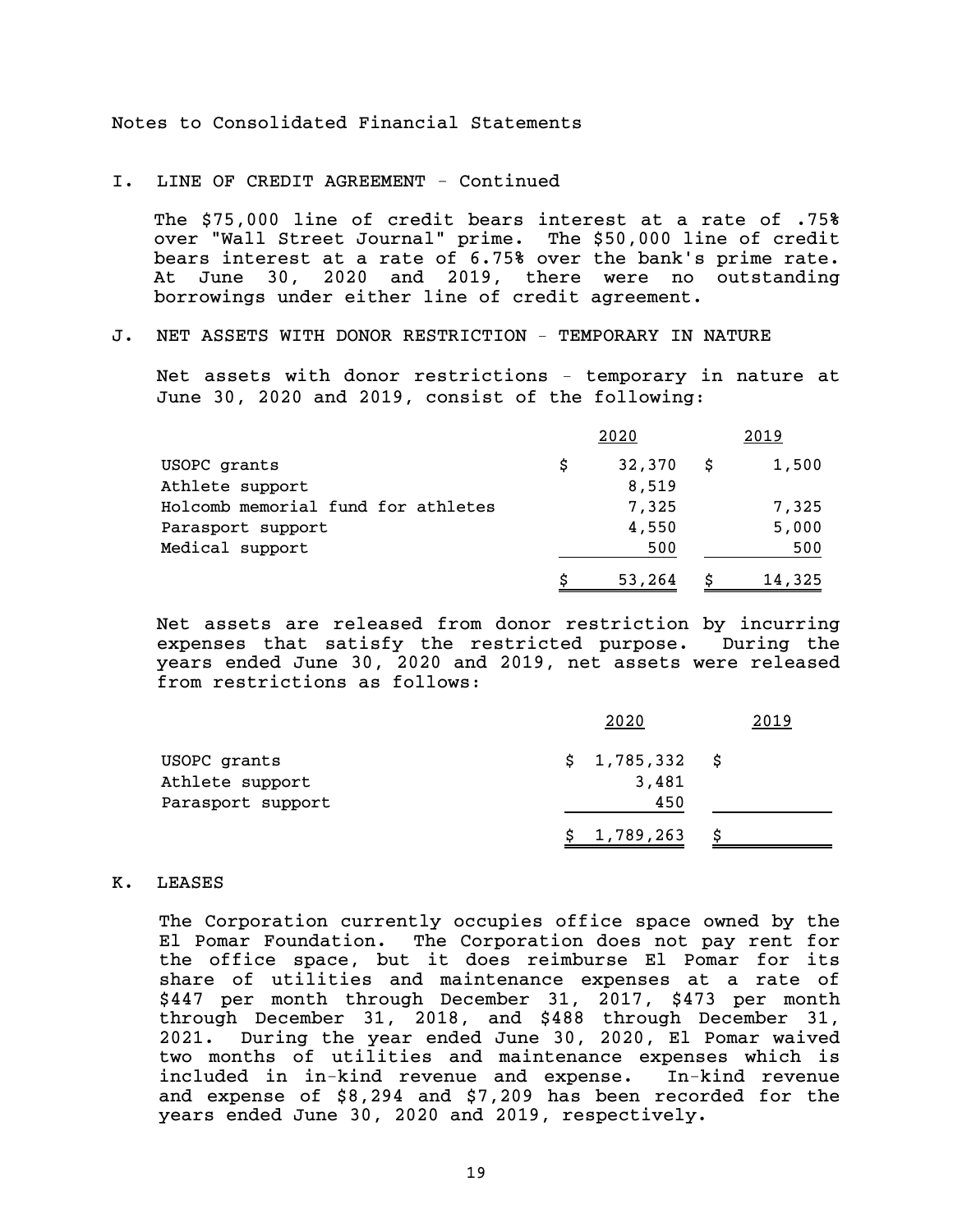K. LEASES - Continued

During the year ended June 30, 2016, the Corporation entered into an operating lease for garage storage space through December 31, 2022 for \$1,000 annually.

Additionally, the Corporation is on a month to month lease with the USOPC for \$200 a month for office space in Lake Placid. Future minimum payments for these leases are as follows:

| 2021 | 3,927 |
|------|-------|
| 2022 | 1,000 |
| 2023 | 500   |

Total rent expense amounted to \$15,373 and \$15,379 for the years ended June 30, 2020 and 2019, respectively.

#### L. RELATED PARTY TRANSACTIONS

Internationale Bobsleigh & Skeleton Federation (IBSF), the international bobsled and skeleton organization, distributed \$76,659 and \$72,716 to the Corporation during the years ended June 30, 2020 and 2019, respectively. Of this amount, \$40,032 and \$28,309, respectively, was for athlete incentives.

The United States Olympic Paralympic Committee (USOPC) provides grants to the Corporation for sports development, international competition, and team preparation. Grants provided during the years ended June 30, 2020 and 2019, consisted of the following project categories:

|                        | 2020      | 2019                      |
|------------------------|-----------|---------------------------|
| NGB Funding            |           | $$1,704,447 \t$1,890,000$ |
| Value in-kind          | 61,531    | 68,989                    |
| Administrative support | 20,000    | 1,500                     |
| Athlete development    | 18,000    | 20,000                    |
| Olympic hopeful        | 12,224    | 8,911                     |
|                        | 1,816,202 | \$1,989,400               |

In addition to the above grants, the Corporation received \$62,500 each year from the USOPC for its media agreement for the years ended June 30, 2020 and 2019. The media agreement was effective through December 31, 2016. The funding is based on the total number of unique visitors to the digital platform. This funding has continued under the same terms upon the expiration of the agreement.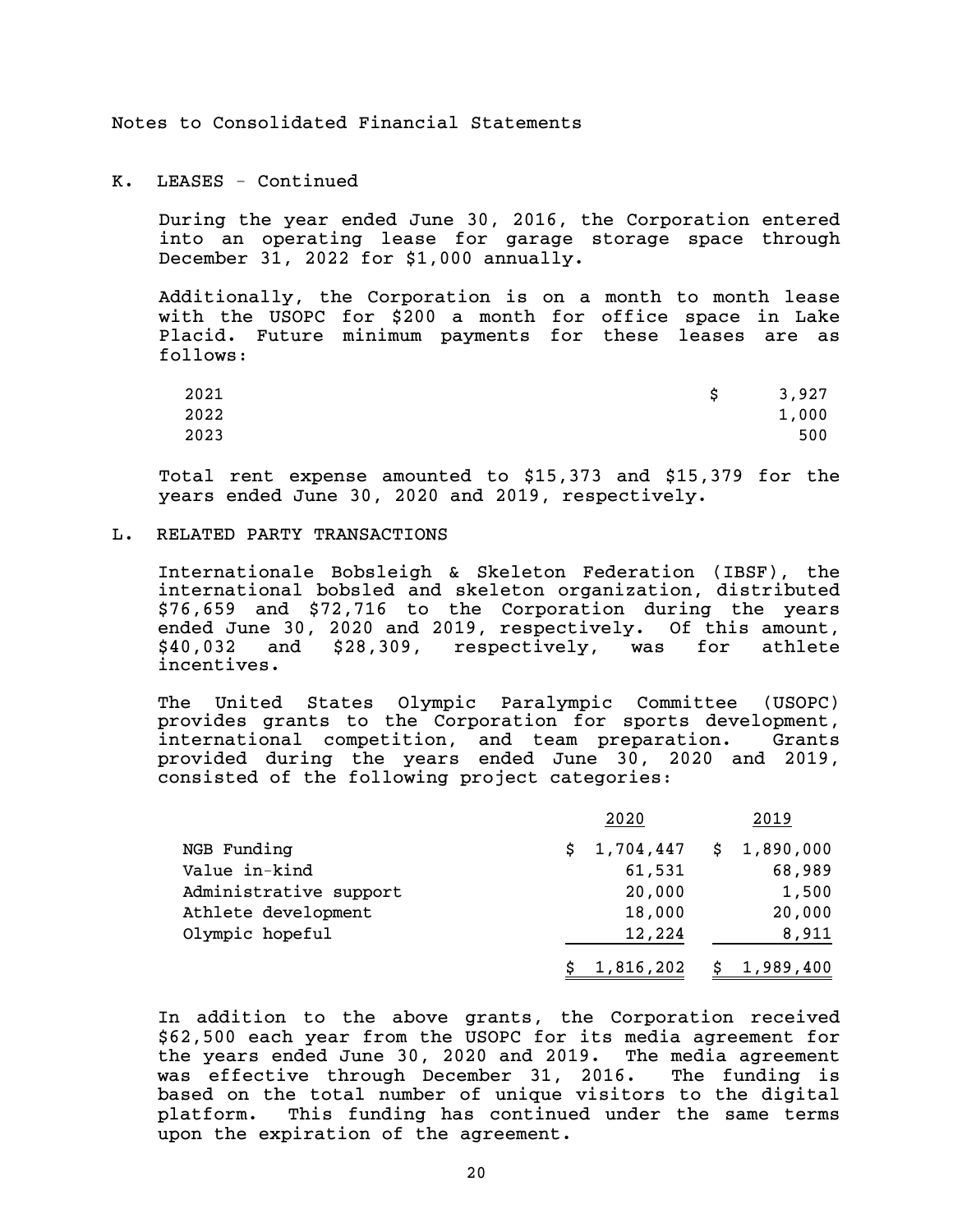L. RELATED PARTY TRANSACTIONS - Continued

As discussed in Note K, the USOPC provides the Corporation with office facilities in Lake Placid for \$200 a month.

Rental expense for each of the years ended June 30, 2020 and 2019, amounted to \$2,400.

The Corporation is economically dependent on grants from the USOPC in order to sustain its operations at current levels.

M. RETIREMENT PLAN

The Corporation has established a Simple IRA retirement program. Employees are eligible to participate after working for the Corporation for two years. During the years ended June 30, 2020 and 2019, the Corporation made matching contributions for eligible employees of \$17,581 and \$20,807, respectively.

#### N. COMMITMENTS, CONTINGENCIES AND UNCERTAINTIES

The Corporation has multi-year employment contracts with various employees. In the event these employees are terminated for cause (as defined in the contracts), the Corporation is not obligated to pay any severance compensation. In the event these employees are terminated without cause and without prior notice, then the Corporation is obligated to pay severance in the amount of three to twelve months salary in regular installments on the Corporation's normal payroll dates commencing on the date of termination.

In accordance with the Corporation's garage facility agreement, the Corporation has agreed to pay event sponsorship fees as follows:

| 2021 | 21,475 |
|------|--------|
| 2022 | 22,360 |
| 2023 | 11,410 |

During the year ended June 30, 2020, the outbreak of COVID-19 (coronavirus) has been recognized as a pandemic by the World Health Organization, and the outbreak has become increasingly widespread in the United States. The COVID-19 outbreak has had a notable impact on general economic conditions, including but not limited to the decline in global financial markets, temporary closures of many businesses, suspension or cancelation of events, "shelter in place" and other governmental regulations and job losses. The extent to which the COVID-19 outbreak will affect the operations, collections or financial results of the Corporation is uncertain.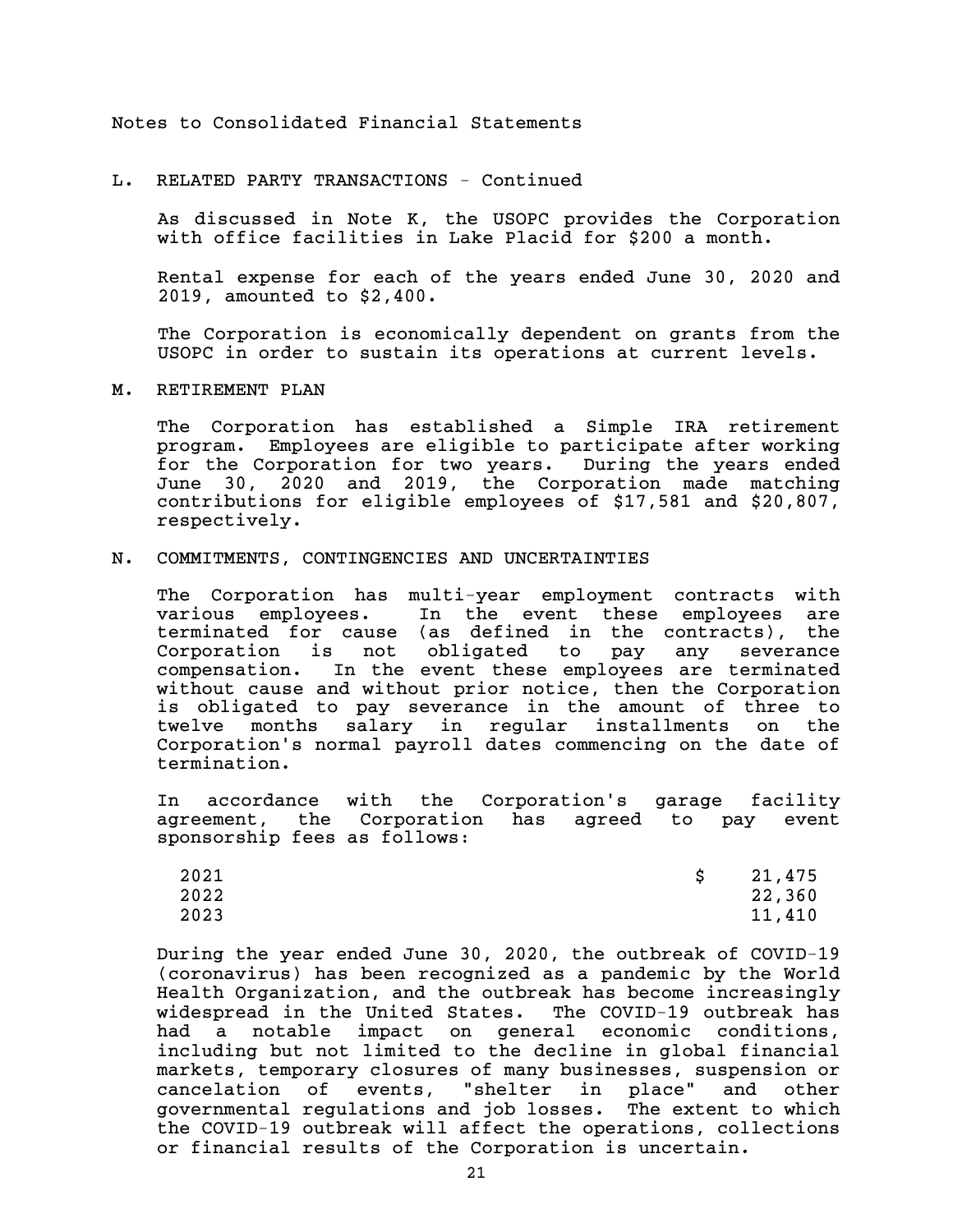# USA BOBSLED/SKELETON, INC. Supplemental Consolidating Statement of Financial Position June 30, 2020 U.S. BOBSLED AND SKELETON FOUNDATION, LLC

#### ASSETS

|                                            |    | USABS         |    | <b>USBS</b><br>Foundation | Eliminating<br>Entries |    | Total         |
|--------------------------------------------|----|---------------|----|---------------------------|------------------------|----|---------------|
| <b>CURRENT ASSETS:</b>                     |    |               |    |                           |                        |    |               |
| Cash and cash equivalents                  | Ś. | 986,074       | Ŝ. | 140,827                   | \$                     | Ś. | 1,126,901     |
| Accounts receivable, net                   |    | 23,626        |    |                           |                        |    | 23,626        |
| Due from United States Olympic &           |    |               |    |                           |                        |    |               |
| Paralympic Committee                       |    | 10,000        |    |                           |                        |    | 10,000        |
| Due from USA Bobsled/Skeleton, Inc.        |    |               |    | 1,250                     | (1, 250)               |    |               |
| Prepaid insurance                          |    | 50,376        |    |                           |                        |    | 50,376        |
| Prepaid expenses                           |    | 40,286        |    |                           |                        |    | 40,286        |
| Total current assets                       |    | 1,110,362     |    | 142,077                   | (1, 250)               |    | 1,251,189     |
| PROPERTY & EQUIPMENT:                      |    |               |    |                           |                        |    |               |
| Property and equipment                     |    | 3,833,032     |    |                           |                        |    | 3,833,032     |
| Less accumulated depreciation              |    | (2, 104, 609) |    |                           |                        |    | (2, 104, 609) |
| Property & equipment, net                  |    | 1,728,423     |    |                           |                        |    | 1,728,423     |
| LONG-TERM INVESTMENTS                      |    | 10,245        |    |                           |                        |    | 10,245        |
| OTHER ASSETS:                              |    |               |    |                           |                        |    |               |
| Note receivable USA Bobsled/Skeleton, Inc. |    |               |    | 50,000                    | (50,000)               |    |               |
| Investment in USBS Foundation              |    | 192,077       |    |                           | (192, 077)             |    |               |
| Beneficial interest in Trust               |    | 1,306,269     |    |                           |                        |    | 1,306,269     |
| Total other assets                         |    | 1,498,346     |    | 50,000                    | (242, 077)             |    | 1,306,269     |
| <b>TOTAL ASSETS</b>                        |    | \$4,347,376   |    | 192,077                   | (243, 327)             | s  | 4,296,126     |

#### LIABILITIES AND NET ASSETS

| CURRENT LIABILITIES:                     |    |             |    |         |                  |                 |
|------------------------------------------|----|-------------|----|---------|------------------|-----------------|
| Accounts payable and accrued liabilities | Ŝ. | 243,124     | Ŝ  |         | \$               | \$<br>243,124   |
| Due to USBS Foundation                   |    | 1,250       |    |         | (1, 250)         |                 |
| Due to United States Olympic &           |    |             |    |         |                  |                 |
| Paralympic Committee                     |    | 240,553     |    |         |                  | 240,553         |
| Deferred revenue                         |    | 6,500       |    |         |                  | 6,500           |
| Short term note payable                  |    | 30,061      |    |         |                  | 30,061          |
| Current portion of long-term debt        |    | 154,049     |    |         |                  | 154,049         |
| Total current liabilities                |    | 675,537     |    |         | (1, 250)         | 674,287         |
| LONG-TERM LIABILITIES                    |    |             |    |         |                  |                 |
| Note payable USBS Foundation             |    | 50,000      |    |         | (50,000)         |                 |
| Note payable Community Bank              |    | 62,636      |    |         |                  | 62,636          |
| Total liabilities                        |    | 788,173     |    |         | (51, 250)        | 736,923         |
| NET ASSETS:                              |    |             |    |         |                  |                 |
| Without donor restrictions               |    | 2,189,491   |    | 192,077 | (192, 077)       | 2,189,491       |
| With donor restrictions                  |    | 1,369,712   |    |         |                  | 1,369,712       |
| Total net assets                         |    | 3,559,203   |    | 192,077 | (192, 077)       | 3,559,203       |
| TOTAL LIABILITIES AND NET ASSETS         |    | \$4,347,376 | \$ | 192,077 | \$<br>(243, 327) | \$<br>4,296,126 |